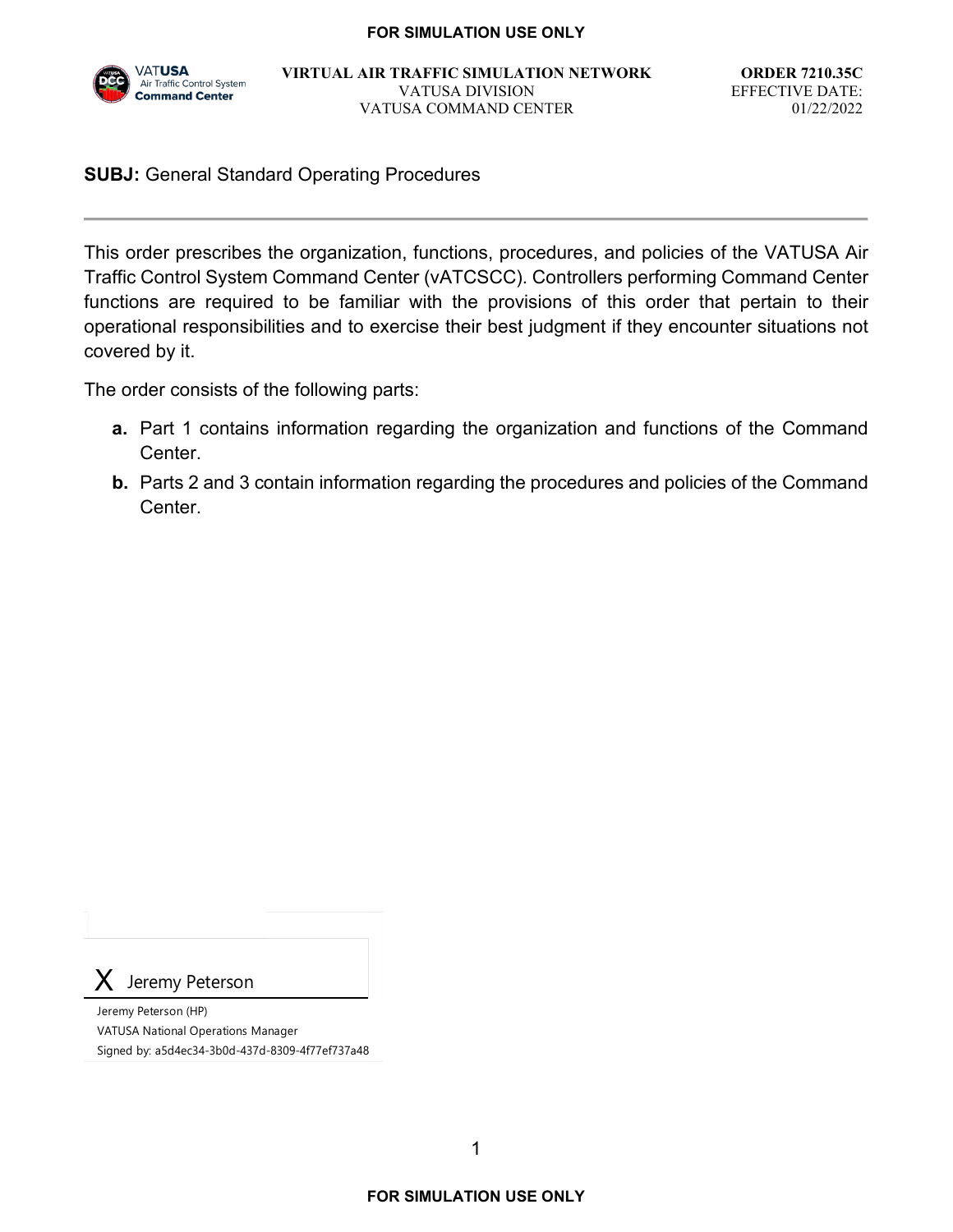| <b>Table of Contents</b>                                    |  |
|-------------------------------------------------------------|--|
|                                                             |  |
|                                                             |  |
|                                                             |  |
|                                                             |  |
| 1.1.2. AUDIENCE                                             |  |
|                                                             |  |
|                                                             |  |
|                                                             |  |
|                                                             |  |
|                                                             |  |
|                                                             |  |
|                                                             |  |
|                                                             |  |
|                                                             |  |
|                                                             |  |
| 2.1.2. VATUSA AIR TRAFFIC CONTROL SYSTEM COMMAND CENTER 6   |  |
|                                                             |  |
|                                                             |  |
|                                                             |  |
|                                                             |  |
|                                                             |  |
|                                                             |  |
|                                                             |  |
|                                                             |  |
|                                                             |  |
|                                                             |  |
| 2.4.4. NATIONAL TRAFFIC MANAGEMENT LOG (NTML) REPORTING  15 |  |
|                                                             |  |
|                                                             |  |
|                                                             |  |
|                                                             |  |
|                                                             |  |
|                                                             |  |
|                                                             |  |
|                                                             |  |
|                                                             |  |
|                                                             |  |
|                                                             |  |
|                                                             |  |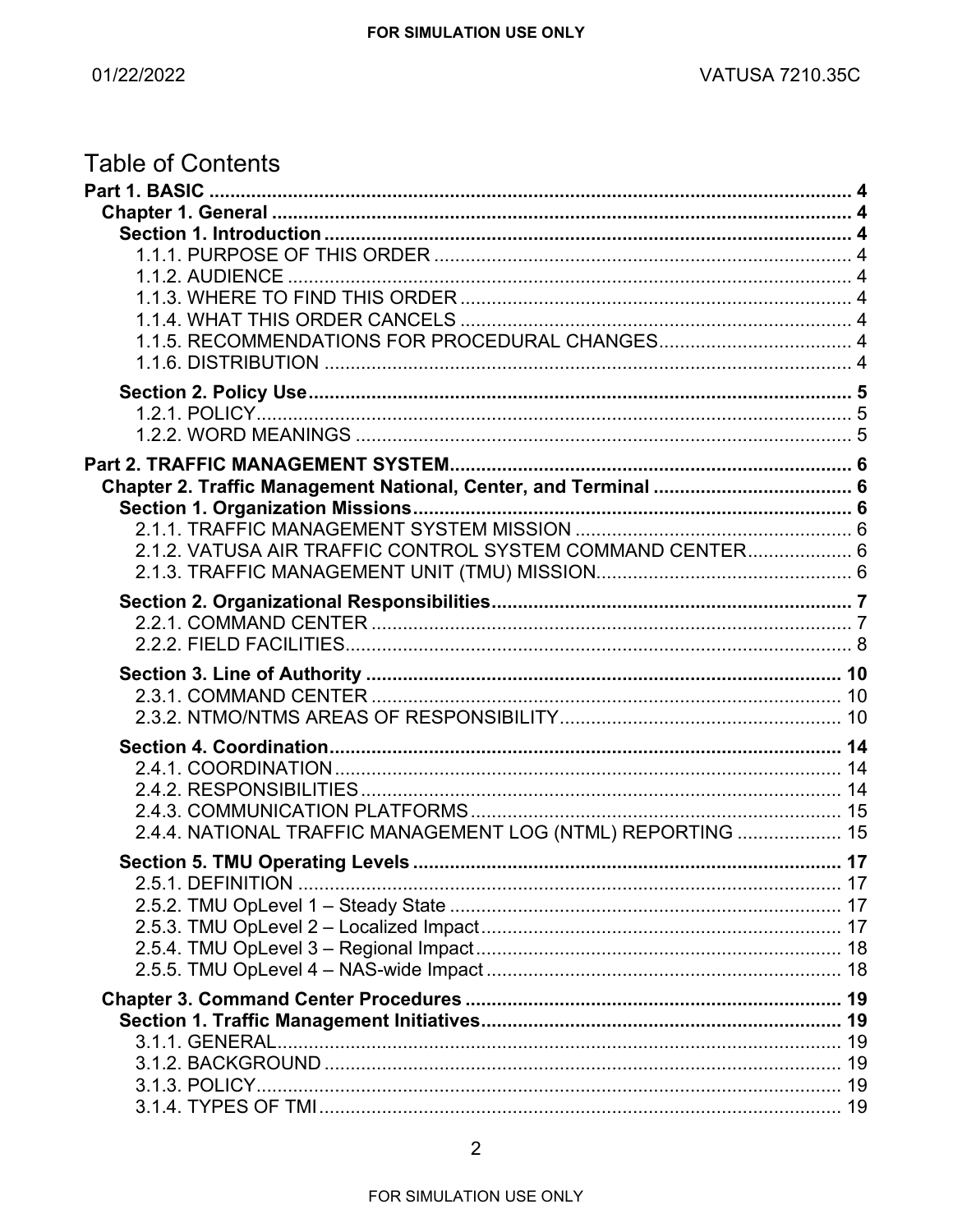### 01/22/2022

| 21 |
|----|
| 21 |
|    |
|    |
|    |
|    |
|    |
|    |
|    |
|    |
|    |
|    |
|    |
|    |
|    |
|    |
|    |
|    |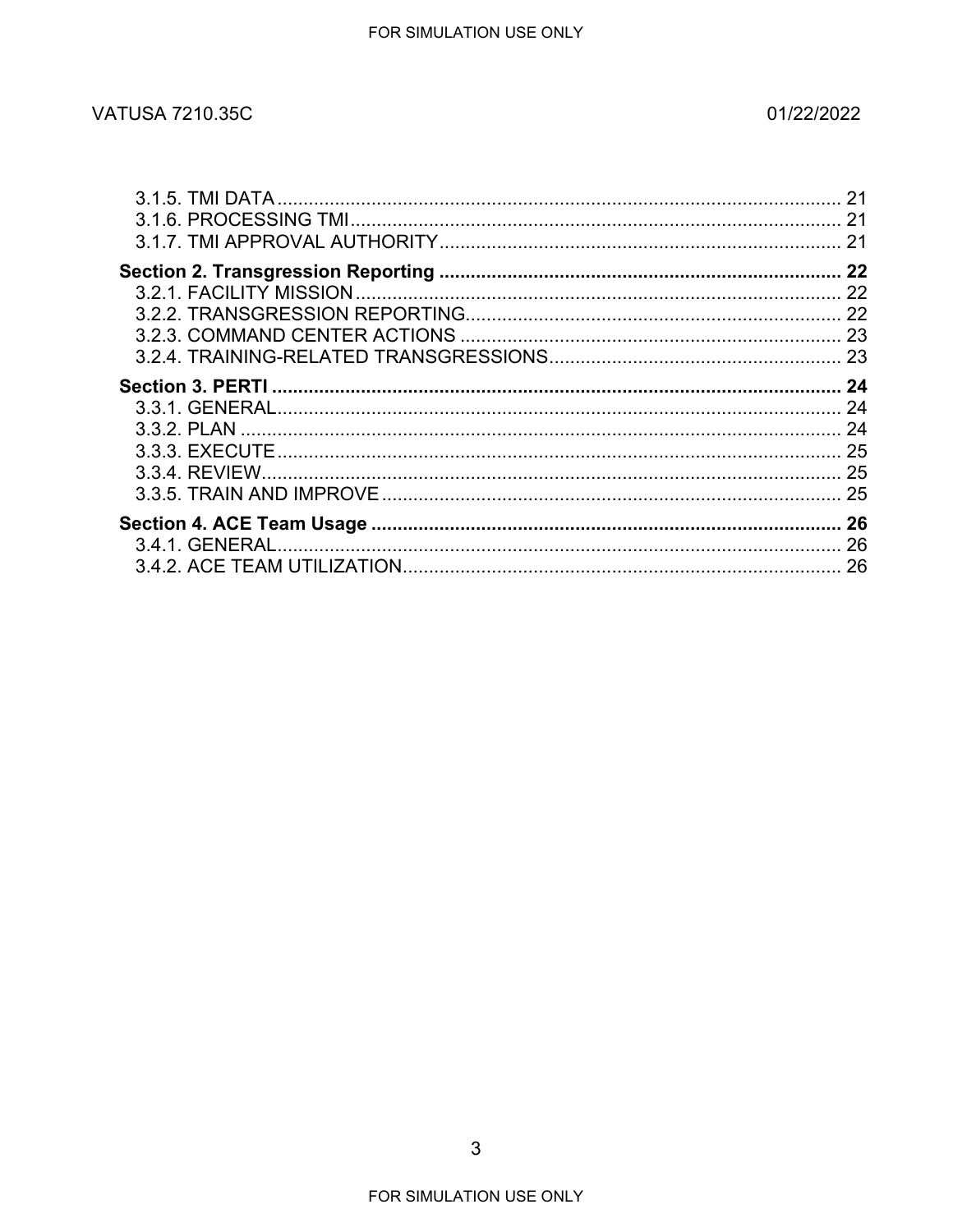# <span id="page-3-0"></span>**Part 1. BASIC Chapter 1. General Section 1. Introduction**

### <span id="page-3-3"></span><span id="page-3-2"></span><span id="page-3-1"></span>**1.1.1. PURPOSE OF THIS ORDER**

This order provides instructions, standards, and guidance for the operation of the Virtual Air Traffic Control System Command Center.

- **a.** Part 1 contains general information regarding the Command Center.
- **b.** Part 2 contains information regarding the organization and functions of the Command Center.
- **c.** Part 3 contains information regarding the procedures and policies of the Command Center.

### <span id="page-3-4"></span>**1.1.2. AUDIENCE**

This order applies to all VATUSA controllers performing traffic management duties under the direction of the Command Center.

### <span id="page-3-5"></span>**1.1.3. WHERE TO FIND THIS ORDER**

This order can be found on the VATUSA website at [https://vatusa.net.](https://vatusa.net/)

### <span id="page-3-6"></span>**1.1.4. WHAT THIS ORDER CANCELS**

This order cancels VATUSA 7210.35B.

### <span id="page-3-7"></span>**1.1.5. RECOMMENDATIONS FOR PROCEDURAL CHANGES**

The responsibility associated with processing and coordinating revisions to this order is delegated to the National Operations Manager.

- **a.** Controllers should submit recommended changes in procedures to facility management.
- **b.** Proposed changes must be submitted to [vatusa9@vatusa.net](mailto:vatusa15@vatusa.net) and [vatusa14@vatusa.net.](mailto:vatusa25@vatusa.net) The submission should include a description of the recommended change, and the proposed language to be used in the order.

### <span id="page-3-8"></span>**1.1.6. DISTRIBUTION**

This order is distributed to all VATUSA facilities and controllers.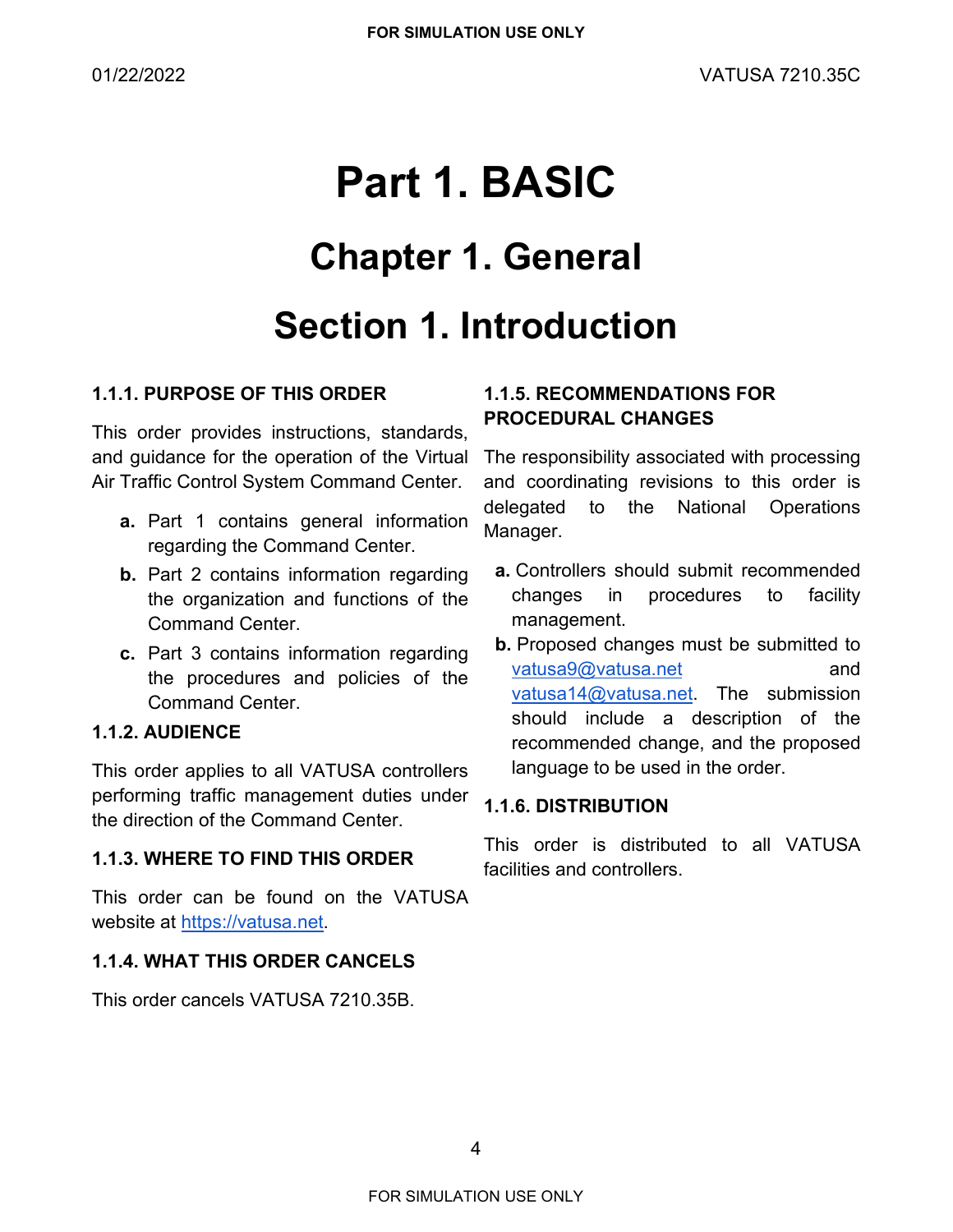# **Section 2. Policy Use**

### <span id="page-4-1"></span><span id="page-4-0"></span>**1.2.1. POLICY**

This order prescribes information necessary to effectively operate and administer traffic management services to VATUSA air traffic control facilities. When conflicts arise between its provisions and those individual air traffic control facilities, the appropriate Regional Manager (RM) must be contacted to provide guidance. In the event that the RM is unavailable, the Command Center instruction must be abided by.

#### <span id="page-4-2"></span>**1.2.2. WORD MEANINGS**

As used in this order:

- **a.** "Shall" or "must" means a procedure is mandatory.
- **b.** "Should" means a procedure is recommended.
- **c.** "May" and "need not" mean a procedure is optional.
- **d.** "Will" indicates futurity, not a requirement for application of a procedure.
- **e.** "Shall not" or "must not" means a procedure is prohibited.
- **f.** Singular words include the plural, and plural words include the singular.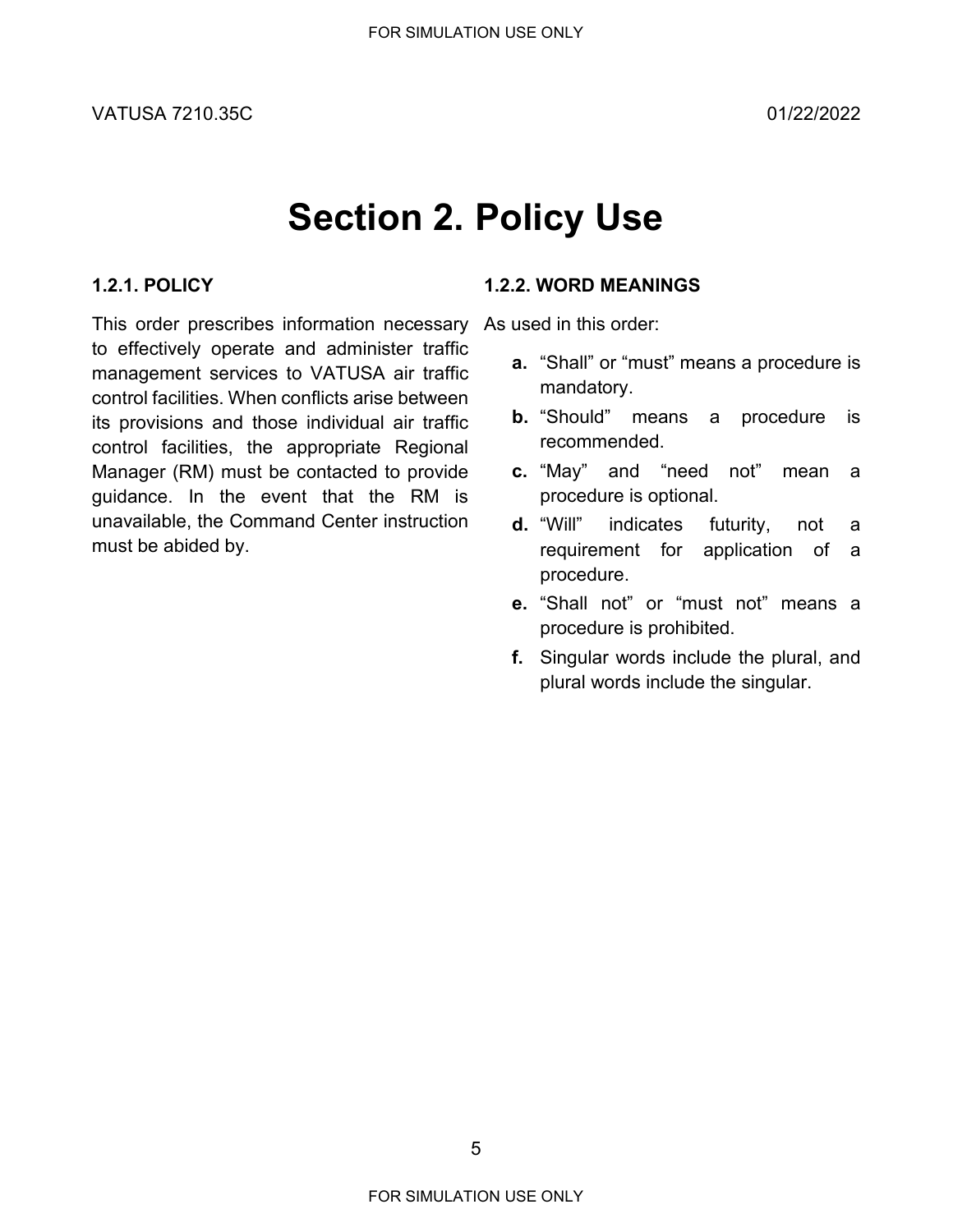# <span id="page-5-0"></span>**Part 2. TRAFFIC MANAGEMENT SYSTEM**

## <span id="page-5-1"></span>**Chapter 2. Traffic Management National, Center, and Terminal**

### **Section 1. Organization Missions**

### <span id="page-5-3"></span><span id="page-5-2"></span>**2.1.1. TRAFFIC MANAGEMENT SYSTEM MISSION**

The Traffic Management System (TMS) TMUs monitor and balance traffic flows within mission is to balance air traffic demand with their areas of responsibility in accordance with system capacity to ensure the maximum traffic management directives.efficient utilization of the National Airspace System (NAS). A safe, orderly, and expeditious flow of traffic while minimizing delays, is fostered through continued analysis, coordination, and dynamic utilization of TM initiatives and programs.

### <span id="page-5-4"></span>**2.1.2. VATUSA AIR TRAFFIC CONTROL SYSTEM COMMAND CENTER**

The Command Center monitors and manages the flow of air traffic throughout the NAS, producing a safe, orderly, and expeditious flow of traffic while minimizing delays.

### <span id="page-5-5"></span>**2.1.3. TRAFFIC MANAGEMENT UNIT (TMU) MISSION**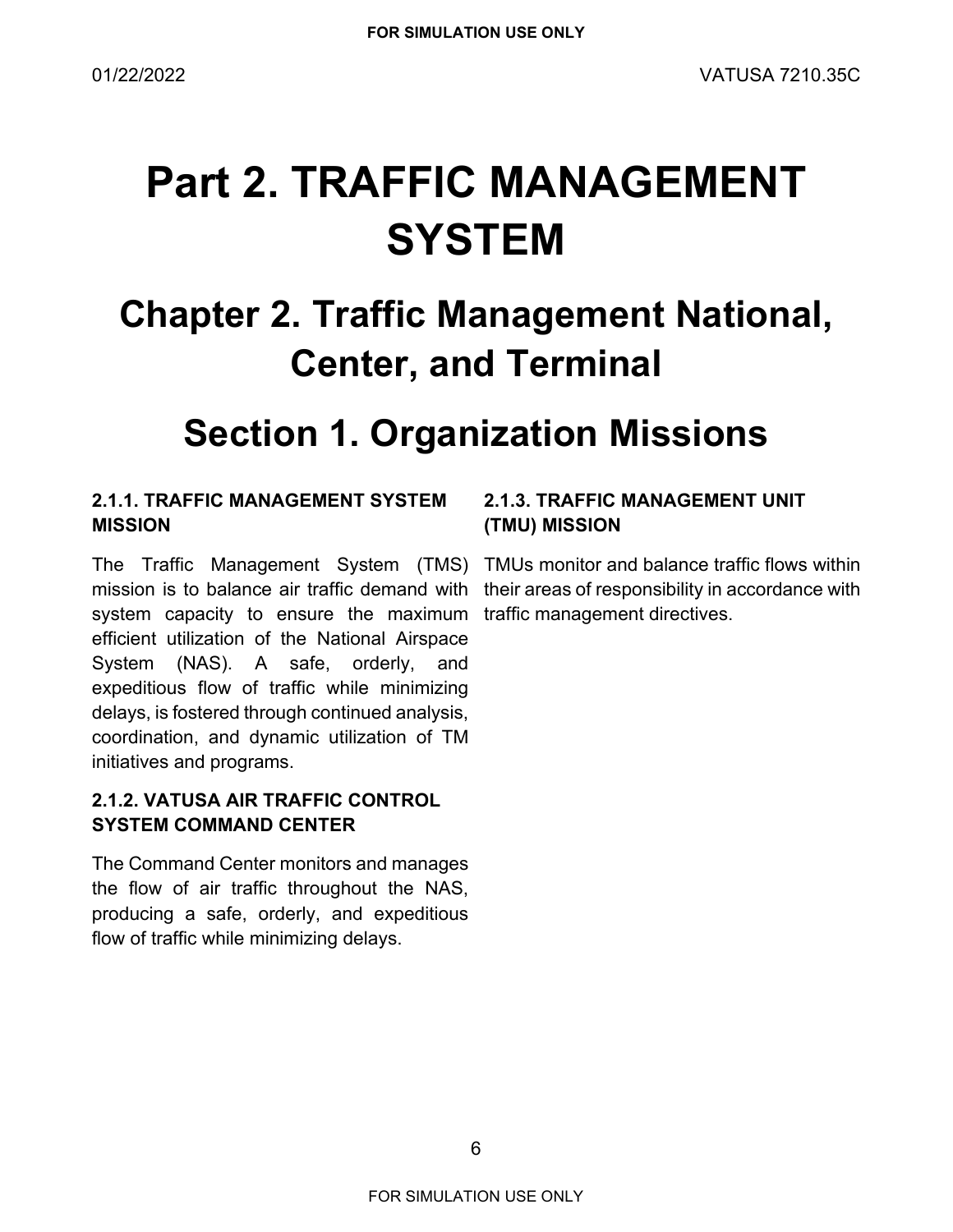### <span id="page-6-0"></span>**Section 2. Organizational Responsibilities**

### <span id="page-6-1"></span>**2.2.1. COMMAND CENTER**

The Command Center is delegated the authority to direct the operation of the traffic management system. All TMUs must assist the Command Center, as directed, to ensure system efficiency and effectiveness without compromising safety. The Command Center must, in conjunction with local TMUs, users, and weather information, as appropriate:

- **a.** Implement **national** traffic management programs (e.g., NRP, HAR).
- **b.** Monitor and analyze system components and weather patterns for potential system impact.
- **c.** Be the focal point for regulating the daily traffic management functions.
- **d.** Determine when NAS capacity is or will likely be reduced to the extent that the implementation of a traffic management initiative (TMI) is required.
- **e.** Recommend and approve alternatives when national initiatives are not appropriate.

**f.** Be the final approving authority regarding all interfacility traffic management initiatives.

### *NOTE-*

*TMUs continue to retain the latitude and authority to tactically adjust the flow of traffic within their own facilities. These local actions include sector to sector mile-in-trail (MIT) restrictions, local airport fix balancing, and other such adjustments required to balance flows within their area of responsibility.*

- **g.** Evaluate proposed traffic management initiatives to ensure appropriateness.
- **h.** Ensure air traffic facilities are appropriately staffed for potential system impacts. The Command Center has the authority to utilize members of the VATUSA ACE Team to supplement coverage when necessary.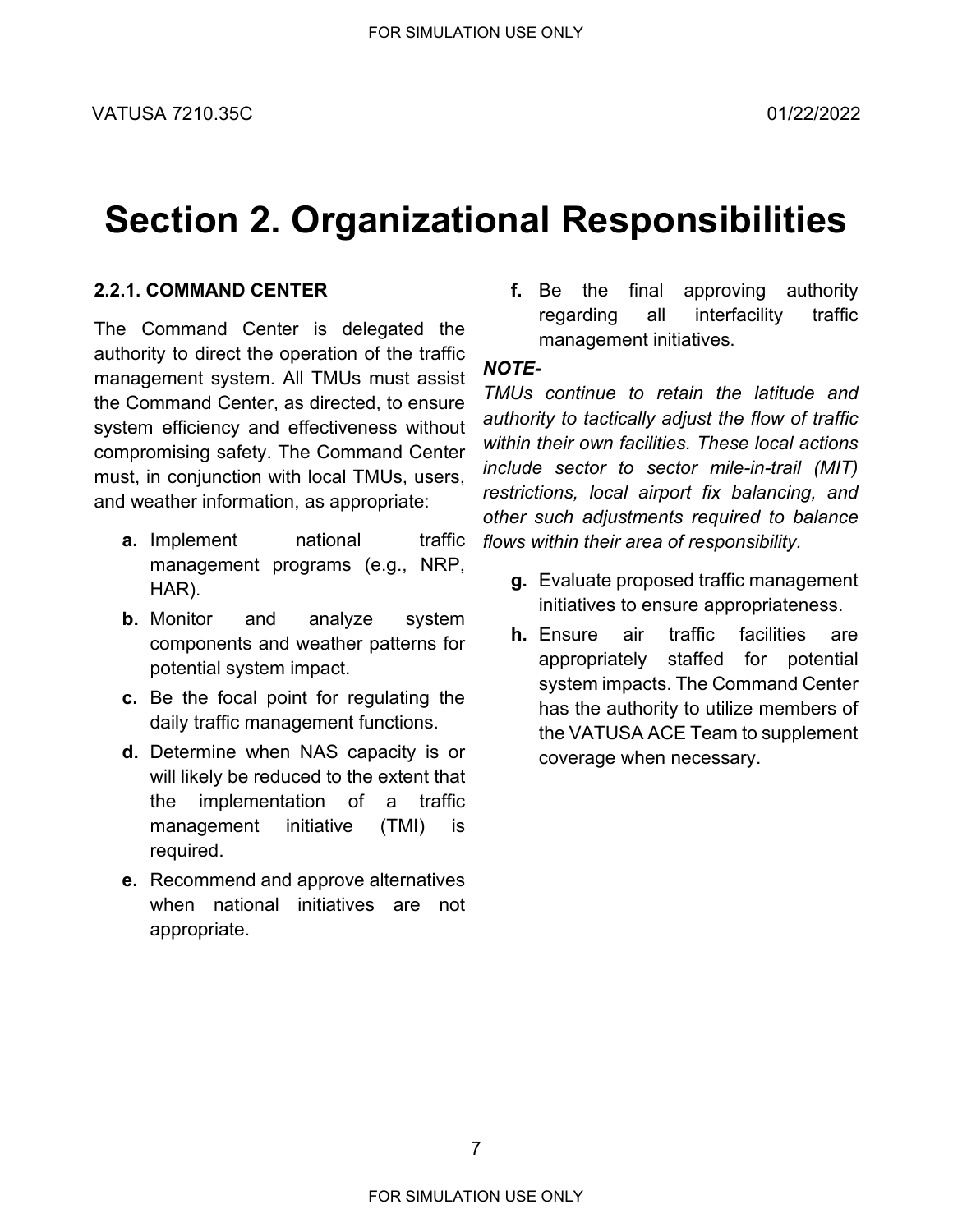#### <span id="page-7-0"></span>**2.2.2. FIELD FACILITIES**

All actions initiated by the TMU must be in accordance with standard operating procedures, applicable directives, and approved traffic management position descriptions. The TMU is delegated the authority to direct traffic flows and implement approved traffic management initiatives in conjunction with, or as directed by the Command Center.

Air traffic facilities must ensure that:

- **a.** A TMU is established at ARTCCs. Terminal TMUs may be established as needed.
- **b.** Delays are reported as specified in [2.4.4.](#page-14-2)
- **c.** The Command Center is provided with all formal agreements and directives that relate to interfacility traffic management programs, initiatives, and procedures.
- **d.** Actively coordinate and communicate traffic management actions with adjacent TMUs through the Command Center to optimize traffic flows throughout the NAS as timely as practical.
- **e.** In conjunction with ATCS' and the Command Center, develop, implement, monitor, and analyze traffic management programs, procedures, and initiatives that are specific to the facility's area of responsibility.

#### *NOTE-*

*Facility TMU jurisdiction is maximally limited to their designated airspace boundaries, laterally and vertically. Facility TMU personnel are neither expected nor permitted to implement TMIs for facilities other than their own. Further, inter-facility TMIs only apply as far as the next adjacent downstream or upstream facility. In order to implement TMIs over airspace elements larger than these boundaries, they must be passed back (i.e., TMIs must not "skip" in-between facilities).*

Example: *ZTL requests 15 MIT from ZDC for traffic on J48. These facilities are neighbors and J48 traverses their common boundary, so this request is permitted.*

Example: *ZAU requests call-for-release (CFR) for traffic departing ZLC destined ORD airport. These facilities do not share a common boundary, so this request is not allowed.*

**f.** Develop departure and arrival strategies and deliver aircraft to achieve the Airport Arrival Rate (AAR) and Departure Rate (ADR). Airport Arrival Rate is defined as a dynamic parameter specifying the number of arrival aircraft that an airport, in conjunction with terminal airspace, can accept under specific conditions throughout any consecutive sixty (60) minute period.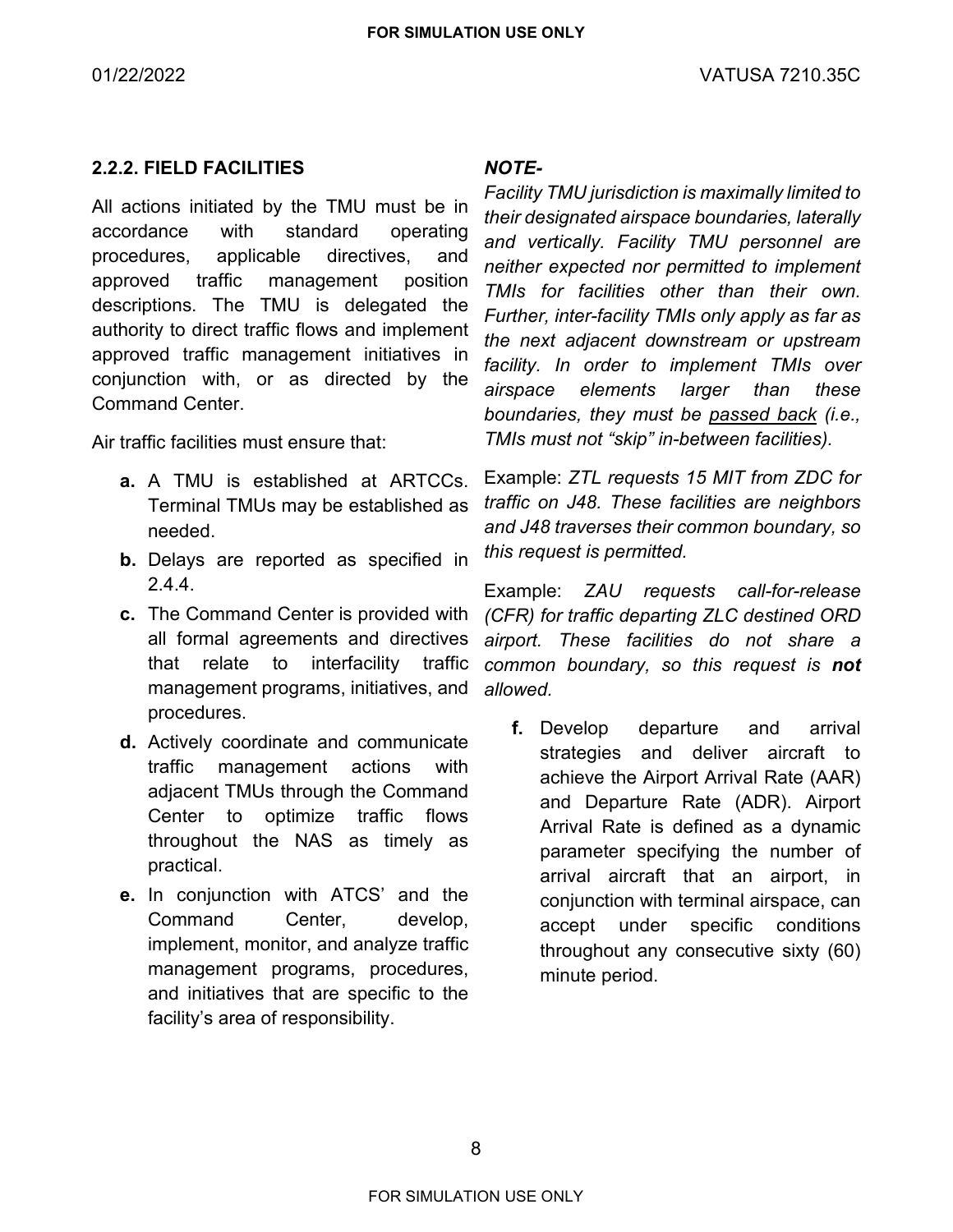- **1.** The Command Center is responsible for managing the VATUSA runway database which is the single source for deterministic AAR and ADR in the NAS.
- **g.** Periodically analyze and review procedures to ensure effectiveness and adherence to programs/initiatives, and, when necessary, adjust. Cancel traffic management initiatives promptly when no longer needed.
- **h.** Oversee departure fix balancing to ensure sector efficiency into the next facility's airspace.
- **i.** Ensure optimum airspace/runway configurations.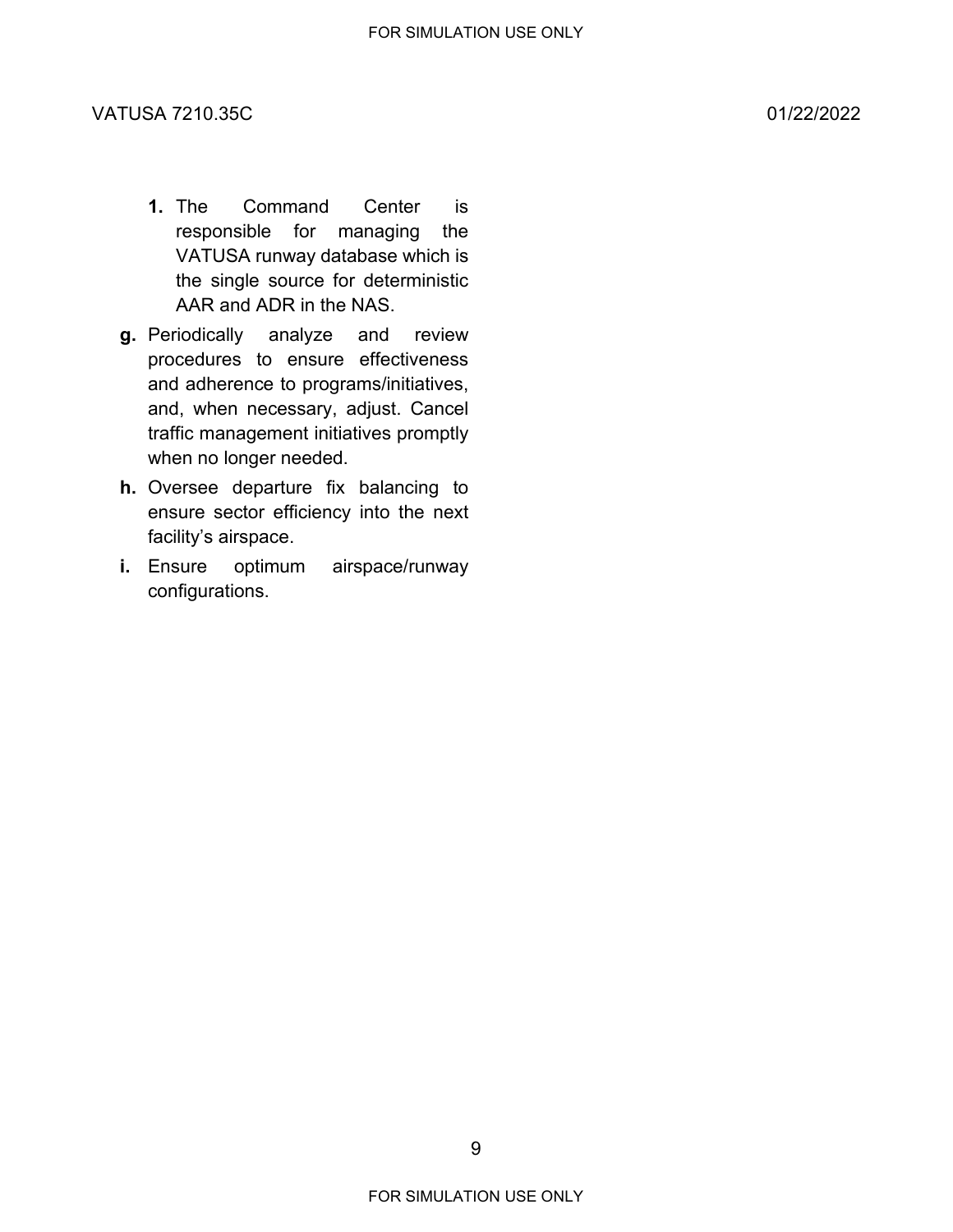### **Section 3. Line of Authority**

### <span id="page-9-1"></span><span id="page-9-0"></span>**2.3.1. COMMAND CENTER**

- **a.** The National Operations Manager (NOM) (USA9) is responsible for managing the Command Center at the operational level.
- **b.** Each National Traffic Management Officer (NTMO) and National Traffic Management Specialist (NTMS) is under the general supervision of the NOM. NTMOs and NTMS' are delegated regions of responsibility to which they manage the traffic flows in conjunction with local TMUs.
- **c.** In the absence of the NTMO/NTMS, the Command Center will be designated the appropriate traffic management authority.

### <span id="page-9-2"></span>**2.3.2. NTMO/NTMS AREAS OF RESPONSIBILITY**

- **a.** The Command Center manages the traffic management system at the national and regional levels. Five (5) areas are delegated to the NTMO/NTMS to provide a higher level of service to the affected area. The regions correspond with the existing VATUSA ones.
- **b.** On the network, the callsigns to be used by any TMU personnel must follow this format, joined with underscores (\_) per network convention: **Facility** + **Position** + TMU (the callsign must end with TMU).
- **c.** See [Table 1](#page-11-0) for proper construction of the callsign. Specialties marked (\*) should only be used when there is ambiguity due to identical prefixes for facilities. The "CCC", "AAA", etc. in the Callsign column must be replaced by the appropriate code for the facility (e.g., New York ARTCC, En route coordinator (only) would be **NY\_E\_TMU**; DFW TRACON, Terminal Departure coordinator, Metering specialty would be **REG\_DM\_TMU**).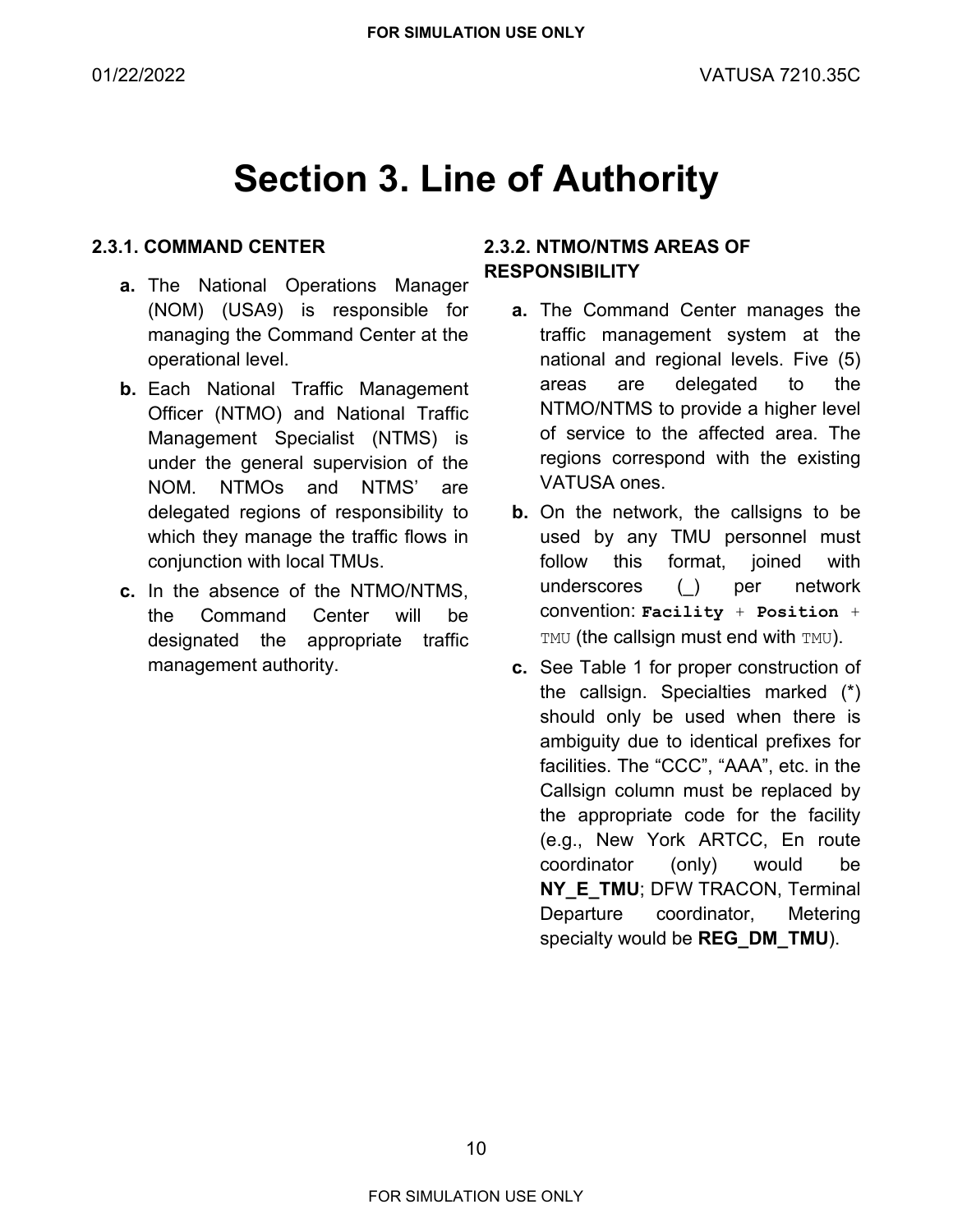#### VATUSA 7210.35C 01/22/2022

- **d.** In instances when multiple people are assigned a single specialty (e.g., three Boston TRACON departure coordinators on the reroute specialty), use of the **X** (Special) and **Y** (Other) specialty codes should be used, in that order. The controller ATIS must include a description of the TMU position and specialty when using the **X** or **Y** specialty code.
	- **1.** In the case that this creates additional conflicting callsigns, replace any specialty codes with incrementing numbers, starting with **1** (e.g., the fourth person in this position—after exhausting the **BOS\_DR\_TMU** [first], **BOS\_DX\_TMU** [second], and **BOS DY TMU** [third]—should use the callsign **BOS\_D1\_TMU**). The controller ATIS must include a description of the TMU position and specialty for all numerical specialty codes.
- **e.** Due to network limitations, if a facility's only dedicated TMC is also actively working a control position, they are not required to use the TMU callsign in lieu of the normal control callsign.

### *NOTE-*

*The usage of the VATUSA staff call sign does not imply a VATUSA staff position. These callsigns operate under the authority of the Command Center and are only allowed during designated Command Center events.*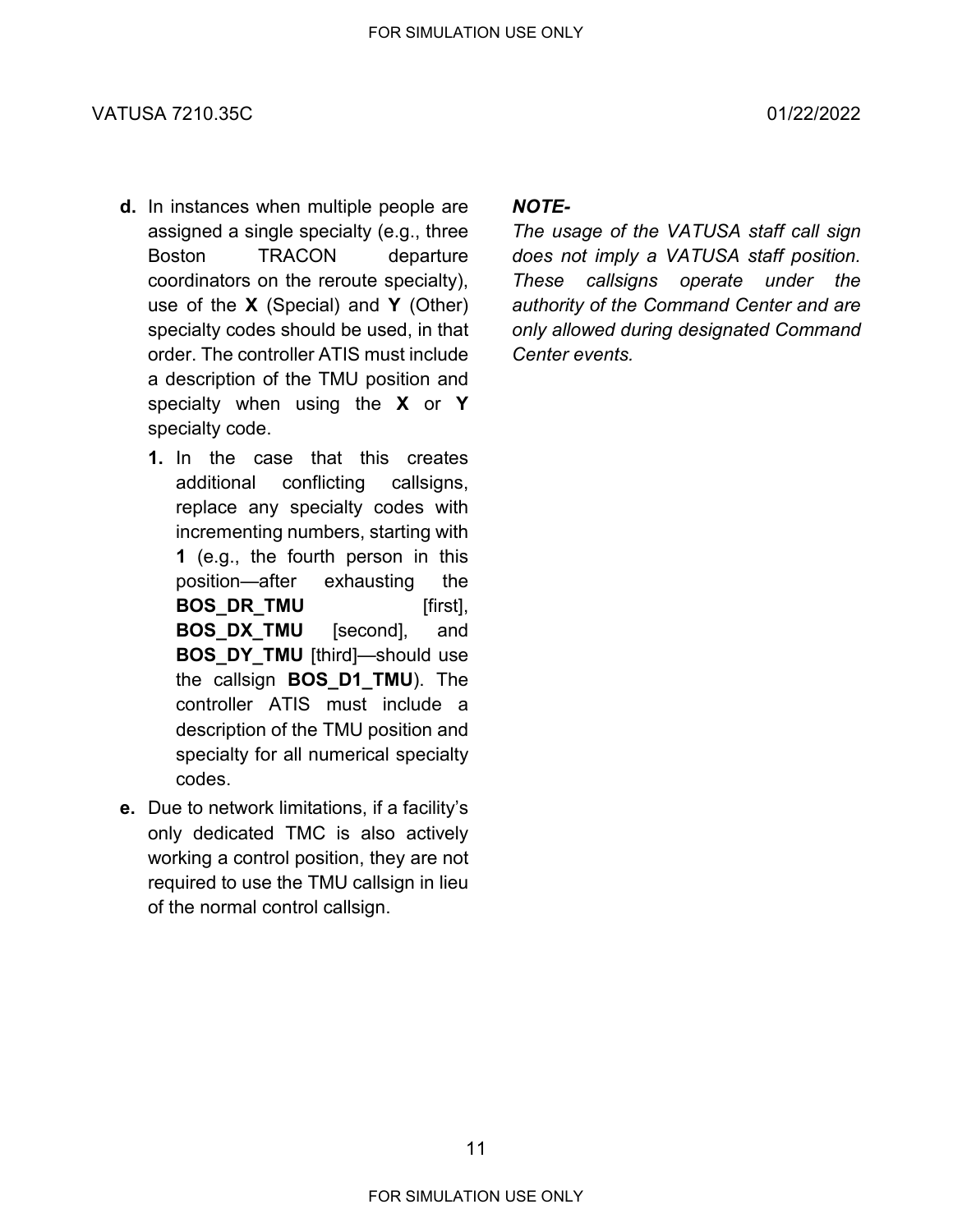<span id="page-11-0"></span> $\blacksquare$ 

Ш

T

| Facility                        | Position                 | <b>Position Description</b>                                                                                                   | Specialty                                                                 | <b>Specialty Description</b>                                                                                                                                                                                                                                                                                                      | Callsign                                                                                                                                                                                                                            |                                                                    |
|---------------------------------|--------------------------|-------------------------------------------------------------------------------------------------------------------------------|---------------------------------------------------------------------------|-----------------------------------------------------------------------------------------------------------------------------------------------------------------------------------------------------------------------------------------------------------------------------------------------------------------------------------|-------------------------------------------------------------------------------------------------------------------------------------------------------------------------------------------------------------------------------------|--------------------------------------------------------------------|
| <b>DCC</b>                      | 9                        | <b>Primary NTMO or NTMS</b>                                                                                                   | 4<br>5<br>6<br>$\overline{7}$<br>8                                        |                                                                                                                                                                                                                                                                                                                                   | <b>West Region</b><br>South Central Region                                                                                                                                                                                          | DCC_94_TMU<br>DCC_95_TMU<br>DCC_96_TMU<br>DCC_97_TMU<br>DCC_98_TMU |
|                                 | 8<br>73                  | Secondary NTMO or NTMS<br>Tertiary+ NTMO or NTMS                                                                              |                                                                           | <b>Midwest Region</b><br>Northeast Region<br>Southeast Region                                                                                                                                                                                                                                                                     | DCC_84_TMU<br>DCC_85_TMU<br>DCC_86_TMU<br>DCC_87_TMU<br>DCC_88_TMU                                                                                                                                                                  |                                                                    |
|                                 | 9                        | National Operations Manager (NOM)                                                                                             | DCC_9_TMU                                                                 |                                                                                                                                                                                                                                                                                                                                   |                                                                                                                                                                                                                                     |                                                                    |
|                                 | 14                       | Operations Planner (OP)                                                                                                       | DCC_14_TMU                                                                |                                                                                                                                                                                                                                                                                                                                   |                                                                                                                                                                                                                                     |                                                                    |
| <b>VATUSA</b>                   | 9                        | Social Media Team use only                                                                                                    | 9                                                                         | Social Media Team                                                                                                                                                                                                                                                                                                                 | USA_99_TMU                                                                                                                                                                                                                          |                                                                    |
| <b>CTR</b>                      |                          | En route coordinator (only) or Supervisory Traffic Management<br>Coordinator (STMC) (only)                                    |                                                                           |                                                                                                                                                                                                                                                                                                                                   | <b>CCC_E_TMU</b>                                                                                                                                                                                                                    |                                                                    |
|                                 | Е                        | <b>En route coordinator</b>                                                                                                   | A<br>D<br>F<br>M<br>О<br>P<br>$\mathsf{R}$<br>W<br>X<br>Y<br>$\mathbf{z}$ | <b>Arrival specialty</b><br><b>Departure specialty</b><br><b>TBFM/TBM/TOS specialty</b><br><b>Metering specialty</b><br><b>Military specialty</b><br><b>CFR/EDCT specialty</b><br><b>Reroute specialty</b><br><b>SWAP/Weather specialty</b><br>Special (specify in ATIS)<br>Other (specify in ATIS)<br><b>Reserved for VATUSA</b> | <b>CCC_EA_TMU</b><br><b>CCC_ED_TMU</b><br><b>CCC_EF_TMU</b><br><b>CCC_EM_TMU</b><br><b>CCC_EO_TMU</b><br><b>CCC_EP_TMU</b><br><b>CCC_ER_TMU</b><br><b>CCC_EW_TMU</b><br><b>CCC_EX_TMU</b><br><b>CCC_EY_TMU</b><br><b>CCC_EZ_TMU</b> |                                                                    |
|                                 | A                        | Terminal Arrival coordinator (only) or Consolidated Terminal<br>coordinator                                                   | AAA_A_TMU                                                                 |                                                                                                                                                                                                                                                                                                                                   |                                                                                                                                                                                                                                     |                                                                    |
| <b>APP</b><br><b>DEP</b>        |                          | Terminal Arrival coordinator or<br><b>Consolidated Terminal</b><br>coordinator                                                | $A^*$<br>F<br>M<br>О<br>P<br>R.<br>W<br>$\mathbf x$<br>Y<br>$\mathbf{z}$  | Arrival specialty*<br>TBFM/TBM/TOS specialty<br>Metering specialty<br><b>Military specialty</b><br><b>CFR/EDCT</b> specialty<br>Reroute specialty<br><b>SWAP/Weather specialty</b><br>Special (specify in ATIS)<br>Other (specify in ATIS)<br><b>Reserved for VATUSA</b>                                                          | AAA_AA_TMU*<br>AAA_AF_TMU<br>AAA_AM_TMU<br>AAA_AO_TMU<br>AAA_AP_TMU<br>AAA_AR_TMU<br>AAA_AW_TMU<br>AAA_AX_TMU<br>AAA_AY_TMU<br>AAA_AZ_TMU                                                                                           |                                                                    |
|                                 | D                        | Terminal Departure coordinator (only)                                                                                         |                                                                           |                                                                                                                                                                                                                                                                                                                                   | AAA_D_TMU                                                                                                                                                                                                                           |                                                                    |
|                                 |                          | <b>Terminal Departure</b><br>coordinator                                                                                      | D <sup>*</sup><br>F<br>M<br>О<br>P<br>R<br>W<br>$\mathbf x$<br>Y<br>Z.    | Departure specialty*<br>TBFM/TBM/TOS specialty<br>Metering specialty<br>Military specialty<br><b>CFR/EDCT</b> specialty<br>Reroute specialty<br><b>SWAP/Weather specialty</b><br>Special (specify in ATIS)<br>Other (specify in ATIS)<br><b>Reserved for VATUSA</b>                                                               | AAA_DD_TMU*<br>AAA_DF_TMU<br>AAA_DM_TMU<br>AAA_DO_TMU<br>AAA_DP_TMU<br>AAA_DR_TMU<br>AAA_DW_TMU<br>AAA_DX_TMU<br>AAA_DY_TMU<br>AAA_DZ_TMU                                                                                           |                                                                    |
| TWR<br><b>GND</b><br><b>DEL</b> | т<br>G<br>$\overline{C}$ | Tower coordinator (only) or Consolidated Local coordinator<br><b>Ground coordinator (only)</b><br>Delivery coordinator (only) |                                                                           |                                                                                                                                                                                                                                                                                                                                   | TTT_T_TMU<br>TTT_G_TMU<br>TTT_C_TMU                                                                                                                                                                                                 |                                                                    |

#### *Table 1 Authorized TMU Callsigns*

--

 $\overline{\phantom{0}}$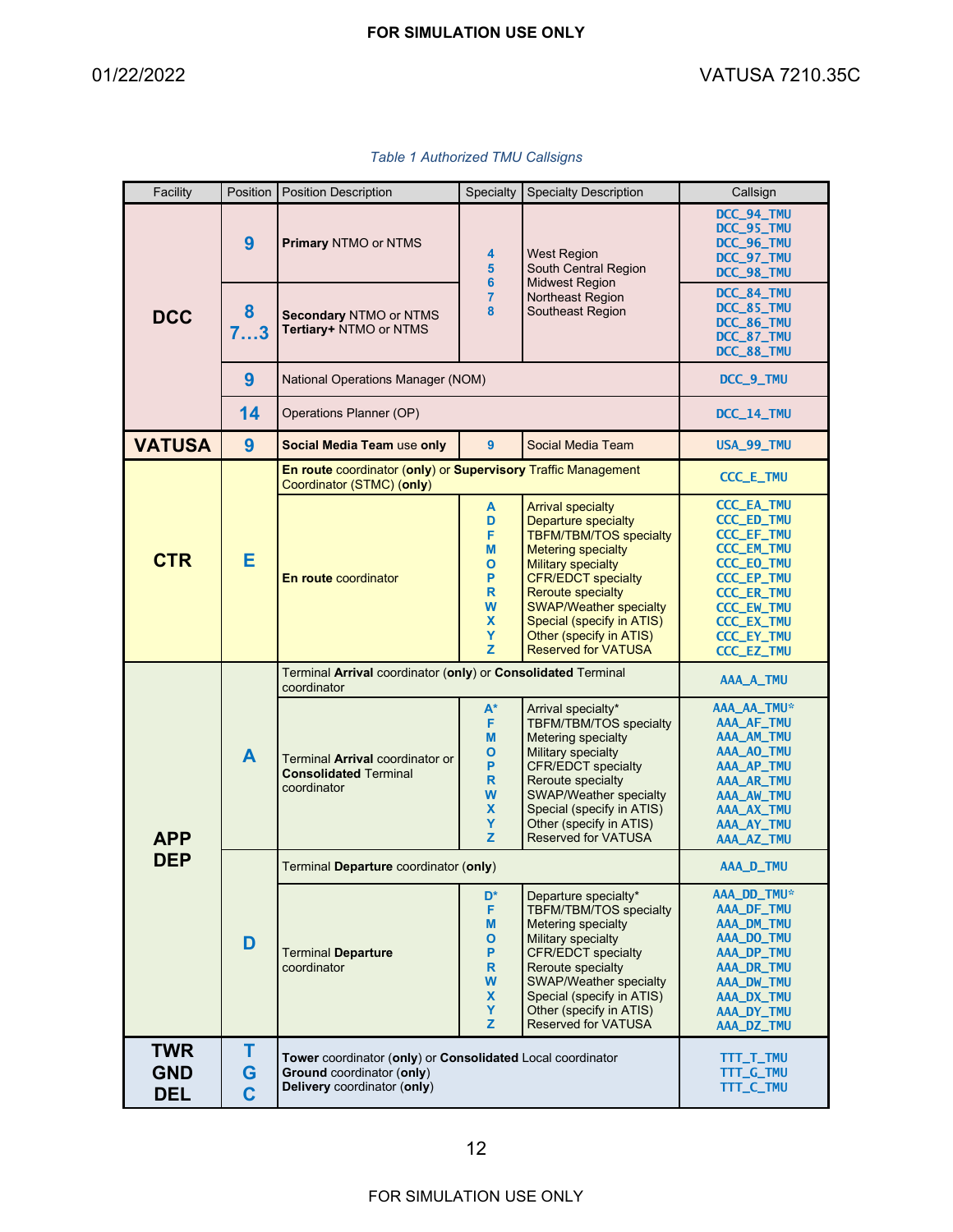### VATUSA 7210.35C 01/22/2022

|                                  | т           | Tower coordinator or<br><b>Consolidated Local</b><br>coordinator | A<br>D<br>F<br>M<br>O<br>P<br>$\mathsf{R}$<br>W<br>$\boldsymbol{\mathsf{x}}$<br>Y<br>z  | Arrival specialty<br>Departure specialty<br>TBFM/TBM/TOS specialty<br>Metering specialty<br>Military specialty<br><b>CFR/EDCT</b> specialty<br>Reroute specialty<br>SWAP/Weather specialty<br>Special (specify in ATIS)<br>Other (specify in ATIS)<br>Reserved for VATUSA                                                | TTT_TA_TMU<br>TTT_TD_TMU<br>TTT_TF_TMU<br>TTT_TM_TMU<br>TTT_TO_TMU<br>TTT_TP_TMU<br>TTT_TR_TMU<br>TTT_TW_TMU<br>TTT_TX_TMU<br>TTT_TY_TMU<br>TTT_TZ_TMU                                    |
|----------------------------------|-------------|------------------------------------------------------------------|-----------------------------------------------------------------------------------------|--------------------------------------------------------------------------------------------------------------------------------------------------------------------------------------------------------------------------------------------------------------------------------------------------------------------------|-------------------------------------------------------------------------------------------------------------------------------------------------------------------------------------------|
|                                  | G           | <b>Ground</b> coordinator                                        | A<br>D<br>F<br>M<br>O<br>P<br>R<br>W<br>$\boldsymbol{\mathsf{x}}$<br>Y<br>Z             | Arrival specialty<br>Departure specialty<br>TBFM/TBM/TOS specialty<br>Metering specialty<br>Military specialty<br><b>CFR/EDCT</b> specialty<br>Reroute specialty<br>SWAP/Weather specialty<br>Special (specify in ATIS)<br>Other (specify in ATIS)<br>Reserved for VATUSA                                                | TTT_GA_TMU<br>TTT_GD_TMU<br>TTT_GF_TMU<br>TTT_GM_TMU<br>TTT_GO_TMU<br>TTT_GP_TMU<br>TTT_GR_TMU<br>TTT_GW_TMU<br>TTT_GX_TMU<br>TTT_GY_TMU<br>TTT_GZ_TMU                                    |
|                                  | $\mathbf C$ | Delivery coordinator                                             | A<br>D<br>F<br>M<br>O<br>P<br>$\mathsf{R}$<br>W<br>$\boldsymbol{\mathsf{x}}$<br>Y<br>Z. | Arrival specialty<br>Departure specialty<br>TBFM/TBM/TOS specialty<br>Metering specialty<br>Military specialty<br><b>CFR/EDCT</b> specialty<br>Reroute specialty<br>SWAP/Weather specialty<br>Special (specify in ATIS)<br>Other (specify in ATIS)<br>Reserved for VATUSA                                                | TTT_CA_TMU<br>TTT_CD_TMU<br>TTT_CF_TMU<br>TTT_CM_TMU<br>TTT_CO_TMU<br>TTT_CP_TMU<br>TTT_CR_TMU<br>TTT_CW_TMU<br>TTT_CX_TMU<br>TTT_CY_TMU<br>TTT_CZ_TMU                                    |
| <b>FSS</b><br>or<br><b>Other</b> | F<br>Q      | FSS coordinator (only)<br>Other coordinator (only)               |                                                                                         |                                                                                                                                                                                                                                                                                                                          | FFF_F_TMU<br>QQQ_Q_TMU                                                                                                                                                                    |
|                                  | F           | <b>FSS</b> coordinator                                           | A<br>D<br>F<br>M<br>N<br>O<br>P<br>$\mathbf R$<br>W<br>X<br>Y<br>z                      | Arrival specialty<br>Departure specialty<br>TBFM/TBM/TOS specialty<br>Metering specialty<br>Oceanic specialty<br>Military specialty<br><b>CFR/EDCT</b> specialty<br>Reroute specialty<br>SWAP/Weather specialty<br>Special (specify in ATIS)<br>Other (specify in ATIS)<br><b>Reserved for VATUSA</b>                    | FFF_FA_TMU<br>FFF_FD_TMU<br>FFF_FF_TMU<br>FFF_FM_TMU<br>FFF_FN_TMU<br>FFF_FO_TMU<br>FFF_FP_TMU<br>FFF_FR_TMU<br>FFF_FW_TMU<br>FFF_FX_TMU<br>FFF_FY_TMU<br>FFF_FZ_TMU                      |
|                                  | Q           | <b>Other</b> coordinator                                         | A<br>$\mathbf c$<br>D<br>F<br>т<br>L<br>M<br>N<br>O<br>P<br>R<br>$\mathbf{s}$<br>т      | Arrival specialty<br>Communications specialist<br>Departure specialty<br><b>TBFM/TBM/TOS specialty</b><br>International specialist<br>Flight data specialist<br>Metering specialty<br>Oceanic specialty<br>Military specialty<br><b>CFR/EDCT</b> specialty<br>Reroute specialty<br>Supervisor (VATSIM)<br>Training staff | QQQ_QA_TMU<br>QQQ_QC_TMU<br>QQQ_QD_TMU<br>QQQ_QF_TMU<br>QQQ_QI_TMU<br>QQQ_QL_TMU<br>QQQ_QM_TMU<br>QQQ_QN_TMU<br><b>QQQ_QO_TMU</b><br>QQQ_QP_TMU<br>QQQ_QR_TMU<br>QQQ_QS_TMU<br>QQQ_QT_TMU |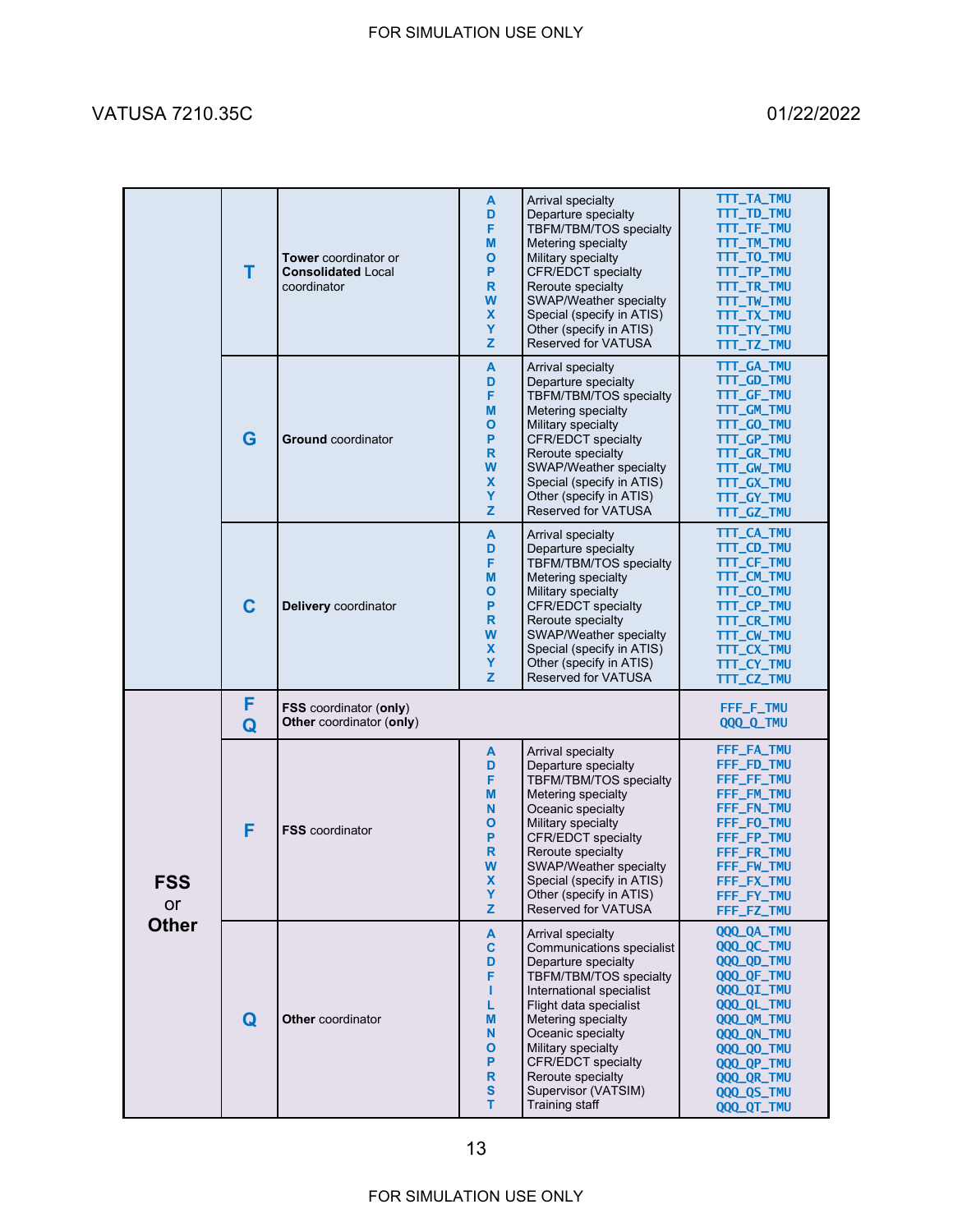|  | W | Systems specialist<br>SWAP/Weather specialty<br>Special (specify in ATIS)<br>Other (specify in ATIS)<br><b>Reserved for VATUSA</b> | <b>000 OV TMU</b><br><b>000 OW TMU</b><br><b>000 OX TMU</b><br>QQQ_QY_TMU<br><b>000 0Z TMU</b> |
|--|---|------------------------------------------------------------------------------------------------------------------------------------|------------------------------------------------------------------------------------------------|
|--|---|------------------------------------------------------------------------------------------------------------------------------------|------------------------------------------------------------------------------------------------|

### **Section 4. Coordination**

### <span id="page-13-1"></span><span id="page-13-0"></span>**2.4.1. COORDINATION**

Coordinate pertinent information through verbal and automated methods. At times, it may be required to utilize both methods to ensure complete communication and situational awareness. Utilize communication techniques that emphasize collaborative decision making (CDM). Use tools that provide for common situational awareness to the extent possible.

### <span id="page-13-2"></span>**2.4.2. RESPONSIBILITIES**

- **a.** All facilities must:
	- **1.** Communicate and coordinate events that may have an impact on the NAS.
	- **2.** Use the National Traffic Management Log (NTML) to document events and traffic management initiatives.
- **b.** The Command Center must:
	- **1.** Communicate directly with facility representatives for a critique of operations and future plans for traffic management.
	- **2.** Coordinate directly with facility representatives on plans, procedures, and operations that affect interfacility traffic flows.
- **3.** Utilize weather information forecasts to determine if any significant impact on the NAS will occur.
- **4.** Coordinate with the TMUs in the day-to-day operations of the NAS and resolve operational TM disagreements between facilities.
- **5.** Initiate telcons and hotlines with users and facilities, as necessary, to obtain input and to provide operational information, as well as other significant events affecting the NAS.
- **c.** ARTCC TMUs and terminals must:
	- **1.** Advise the Command Center of situations and conditions that may require implementation of TMIs.
	- **2.** Present unresolved conflicts between adjacent TMUs to the Command Center for resolution.
	- **3.** Notify the Command Center if a significant change in capacity is expected or has occurred.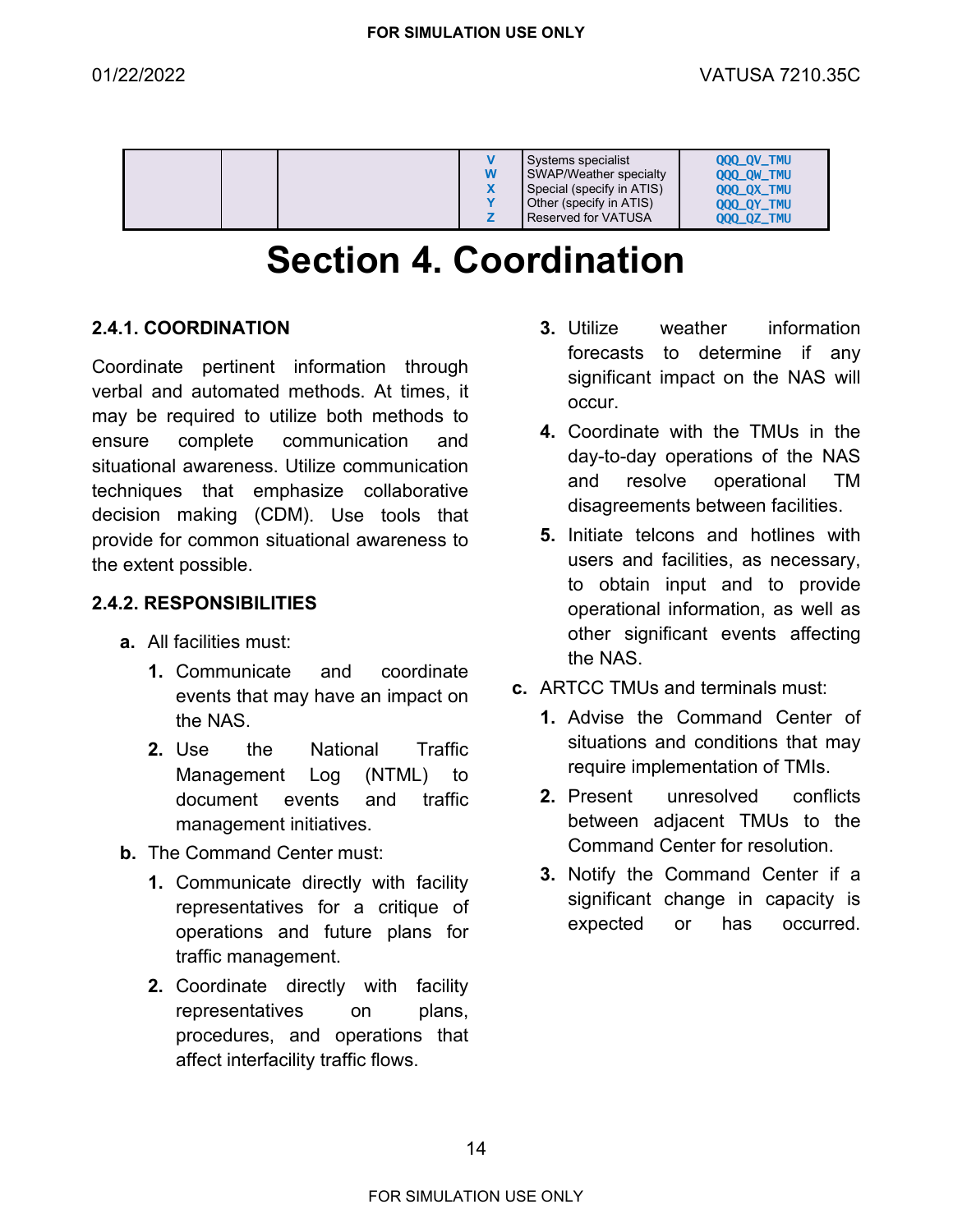### <span id="page-14-0"></span>**2.4.3. COMMUNICATION PLATFORMS**

- **a.** The Command Center Discord server (located [here\)](https://vats.im/CommandCenter) is the primary traffic management coordination location for events. Facilities are expected to have at least two (2) representatives available to answer questions and provide feedback in the planning process.
- **b.** During the timeframe of an event where the Command Center is active, the VATUSA TeamSpeak is the primary voice coordination location. Facilities are expected to have at least one (1) representative available to answer questions and provide real time information about impacts to their respective airspaces.
- **c.** Each of these platforms is designed for operational use only. Discussions unrelated to traffic management must not take place on these platforms.
- **d.** All interdivisional coordination of TMIs must occur through the Command Center Discord, particularly those meeting [2.4.4](#page-14-2) criteria.
- <span id="page-14-2"></span>**e.** In addition, per [VATUSA DP003,](https://www.vatusa.net/info/policies/general-events-policy) Paragraph 5.3.1, "coordination requests [between facilities who share a common border with other divisions] should be made through the Command Center."

### *NOTE-*

*In some cases, event personnel from other divisions create specific Discord servers to handle the event. When this happens, every effort should be made to move specific TMU/TMI discussions to the relevant Command Center channel. If this cannot be accomplished, or is overridden by other divisions' policies, then VATUSA facility TMUs must provide updates themselves (periodic is sufficient) in the relevant Command Center channel.*

### <span id="page-14-1"></span>**2.4.4. NATIONAL TRAFFIC MANAGEMENT LOG (NTML) REPORTING**

- **a.** The NTML is a running timestamped record of all TMIs and events that have taken place. The log automatically closes and reopens each day. Records are kept for quality assurance and future data needs.
- **b.** NTML entries must include an entry time in UTC, the valid period it is applicable, the requesting and providing facilities for a restriction, and a concise description.
- **c.** Facilities must report and log the following to the Command Center:
	- **1.** Miles-in-trail (MIT) restrictions of 15 NM or more between facilities
	- **2.** MIT restrictions of 25 NM or more within an ARTCC or CF
	- **3.** Minutes-in-trail (MINIT) restrictions of 7 minutes or longer within or between facilities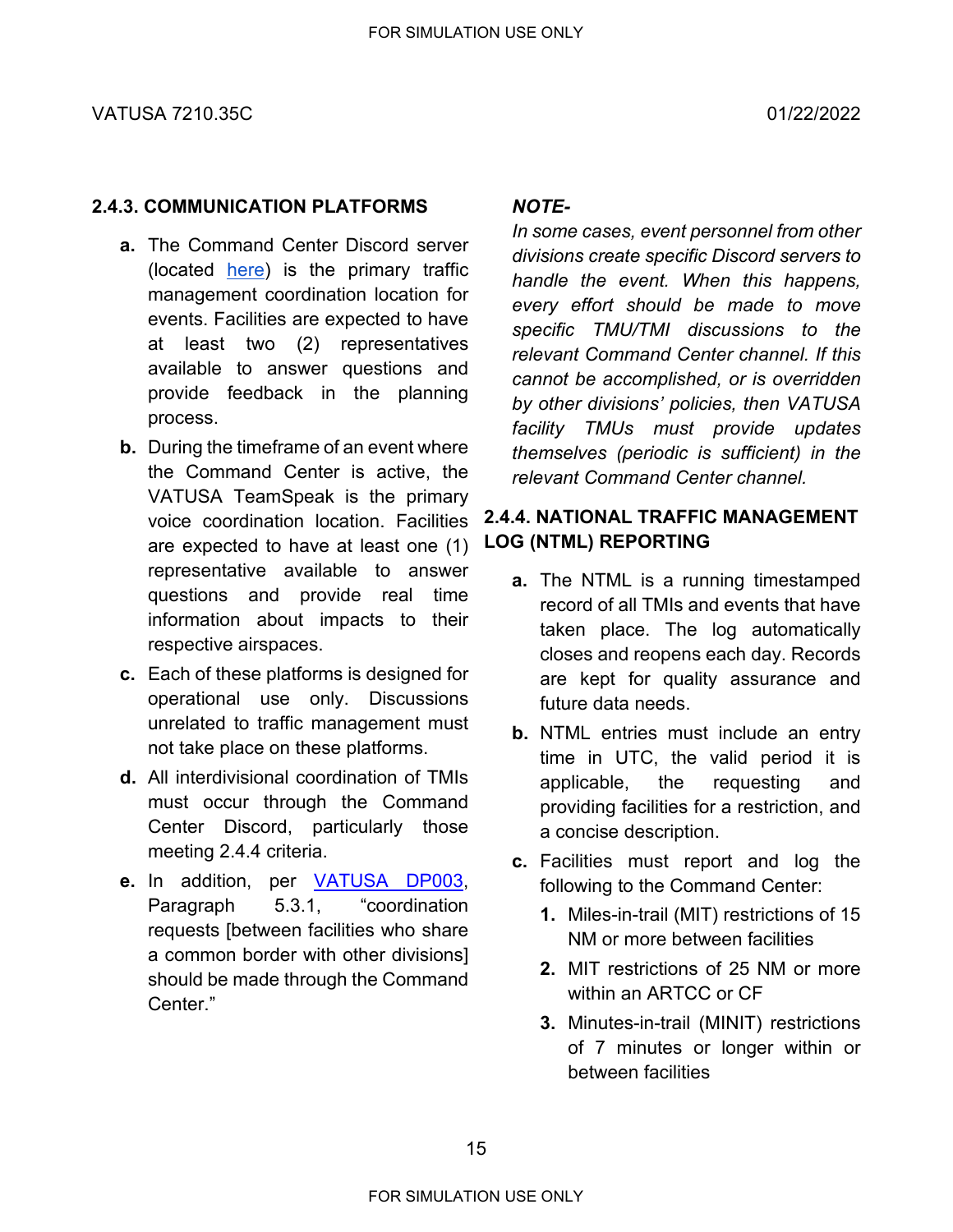- **4.** IFR delays of at least 15 minutes for departing or arriving aircraft on any movement area and in the air
- **5.** Initiation and cancellation of airborne holding
- **6.** Internal Ground Stop (GS, an internal GS is when a facility stops departures from origins within their area of responsibility) lasting 15 minutes or longer
- **7.** STOP restrictions between facilities
- **8.** Severe Weather Avoidance Plan (SWAP) and/or Coded Departure Route (CDR) implementation.
- **d.** Facility TMUs are expected to log their own NTML entries to the maximum extent possible.
- **e.** The Command Center is available to assist with entering NTML information on facility's behalf, or to help facilities format and publish them.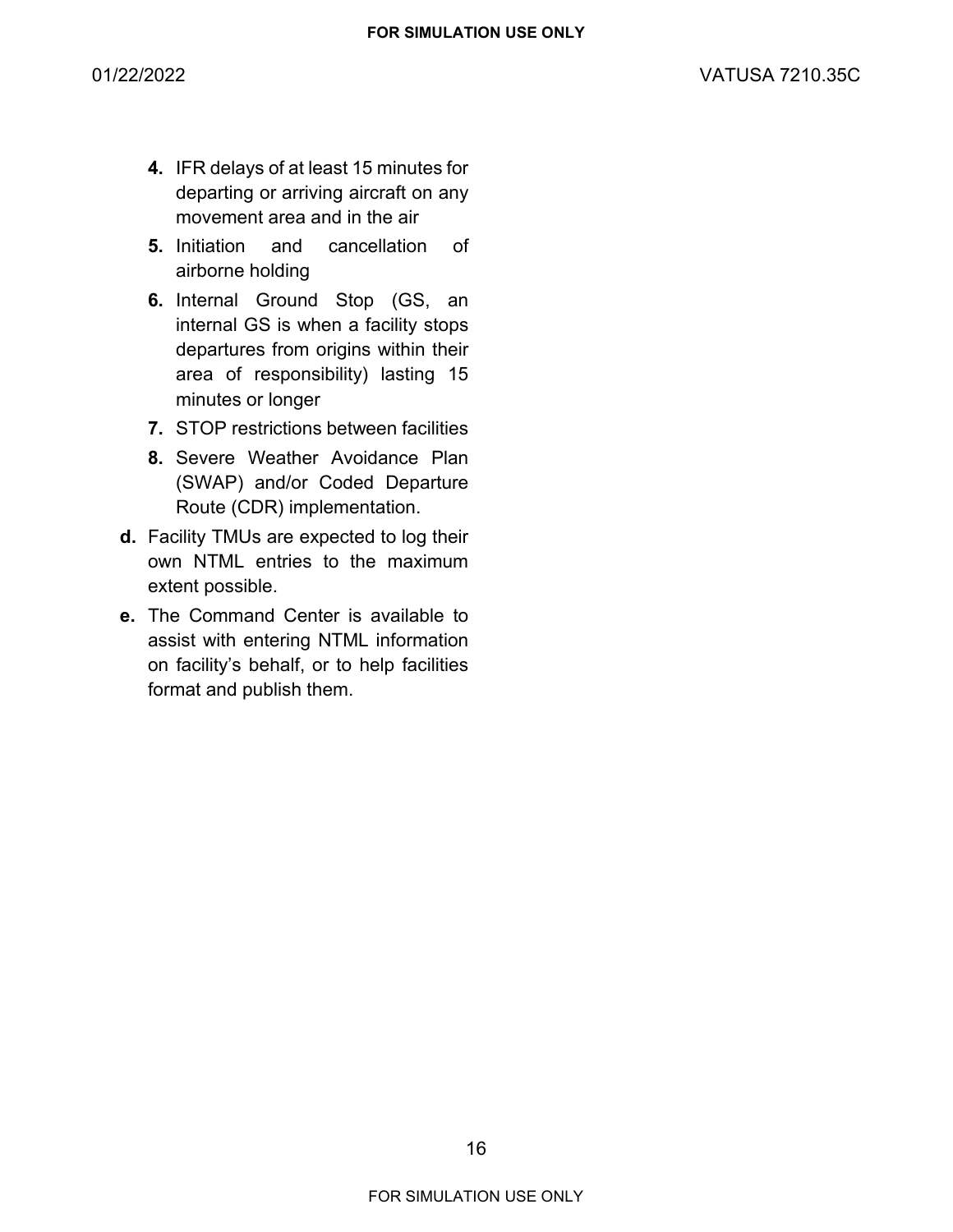### **Section 5. TMU Operating Levels**

### <span id="page-16-1"></span><span id="page-16-0"></span>**2.5.1. DEFINITION**

- **a.** The Command Center will identify VATUSA-sponsored events for which Command Center staffing and services will be provided. Additionally, facilities may request the activation of the Command Center for events that they feel would benefit from traffic management services.
- **b.** Four (4) TMU Operating Levels exist, determined by the expected impact an event will have on the NAS:
	- **1.** OpLevel 1 Steady State
	- **2.** OpLevel 2 Localized Impact
	- **3.** OpLevel 3 Regional Impact
	- **4.** OpLevel 4 NAS-wide Impact
- **a.** The NOM has final determination of the TMU OpLevel if an event falls outside of the predefined requirements.

### <span id="page-16-2"></span>**2.5.2. TMU OPLEVEL 1 – STEADY STATE**

- **a.** TMU OpLevel 1 is characterized by no significant events or impacts to the NAS requiring the use of TMU coordination.
- **b.** Facilities are exempt from datareporting requirements unless specifically requested by the Command Center.
- **c.** Facility TMUs may voluntarily continue data-reporting as they wish. In instances when the TMU OpLevel, in the opinion of the facility TMU, is not reflective of the actual NAS-wide situation, consultation with the Command Center is required and additional data-reporting is encouraged.

### <span id="page-16-3"></span>**2.5.3. TMU OPLEVEL 2 – LOCALIZED IMPACT**

- **a.** TMU OpLevel 2 is characterized by a NAS state or event that features two (2) or fewer facilities (i.e., a crossfire between ZTL and ZJX)
- **b.** Facilities are required to notify the Command Center when any of the conditions in [2.4.4](#page-14-2) are met.
- **a.** The Command Center will provide staffing at the regional level.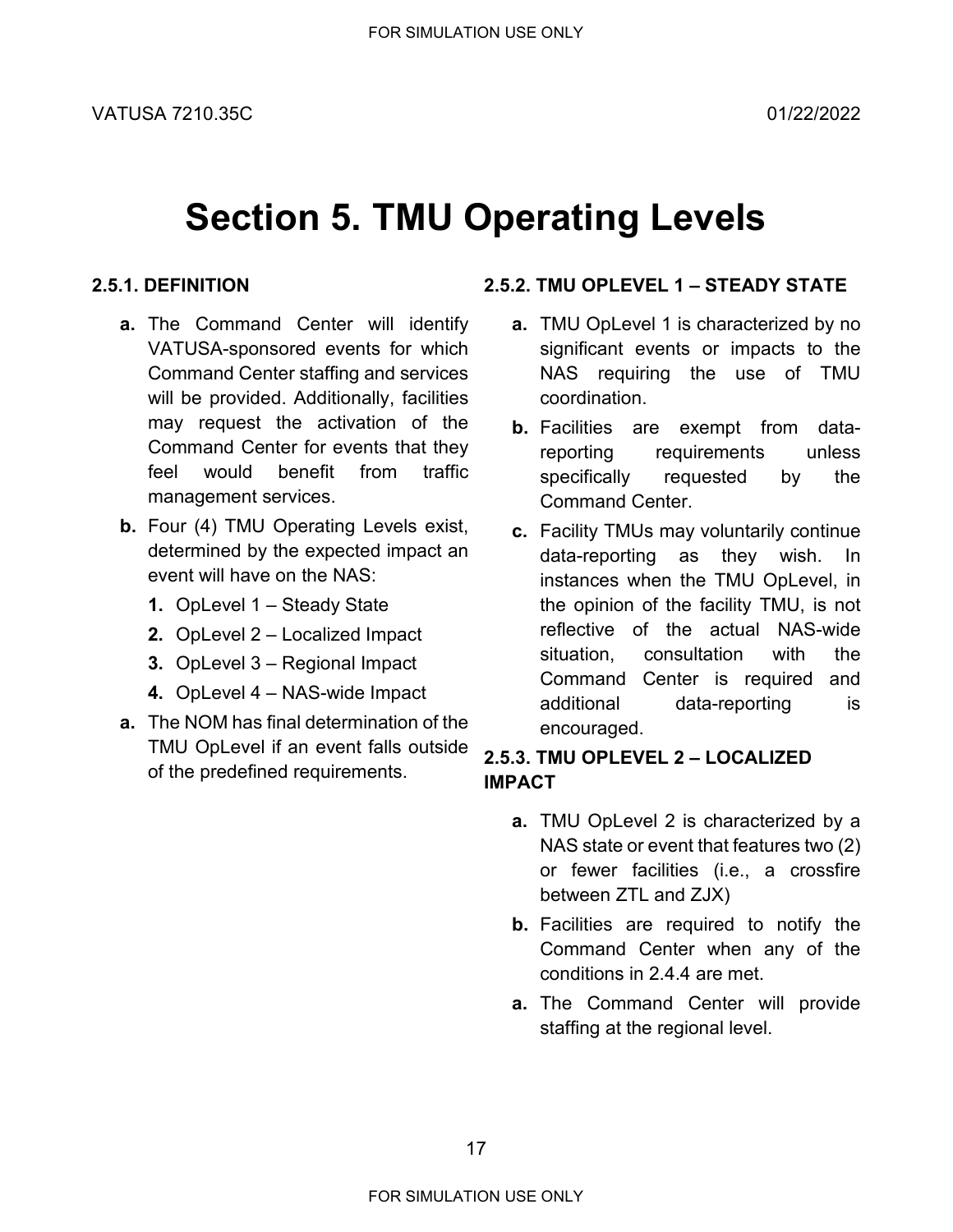### <span id="page-17-0"></span>**2.5.4. TMU OPLEVEL 3 – REGIONAL IMPACT**

- **a.** TMU OpLevel 3 is characterized by a NAS state or event that features or heavily impacts three (3) or more **2.5.5. TMU OPLEVEL 4 – NAS-WIDE**  facilities (e.g., Friday Night Operations, significant weekend events).
- **b.** Facilities are required to perform the duties specified in TMU OpLevel 2.
- **c.** Facilities should provide a dedicated Supervisory Traffic Management Coordinator (STMC). This individual is responsible for:
	- **1.** Overseeing and leading local TMU operations
	- **2.** Assisting the Command Center with strategic and tactical operations and coordination
	- **3.** Provide local expertise to determine benefits and downsides to proposed TMIs
	- **4.** Ensuring the Command Center and local ARTCC/CF personnel are apprised of any relevant information
	- **5.** Being the main point of contact for the facility.
- **d.** The Command Center will provide the following staffing:
	- **1.** NOM
	- **2.** NTMO or NTMS

## <span id="page-17-1"></span>**IMPACT**

- **a.** TMU OpLevel 4 is characterized by a NAS state or an event that involves a significant number of facilities, has a significant impact on the NAS, involves high-complexity operations, or is of an extended duration (e.g., Cross the Pond, WorldFlight).
- **b.** All facilities should provide TMU representatives during the planning and execution phases, including, but not limited to route meetings, strategic planning telecons, hotline activations, and other meetings that relate to the event.
- **c.** To the maximum extent possible, all affected facilities and the Command Center will provide the highest level of staffing appropriate.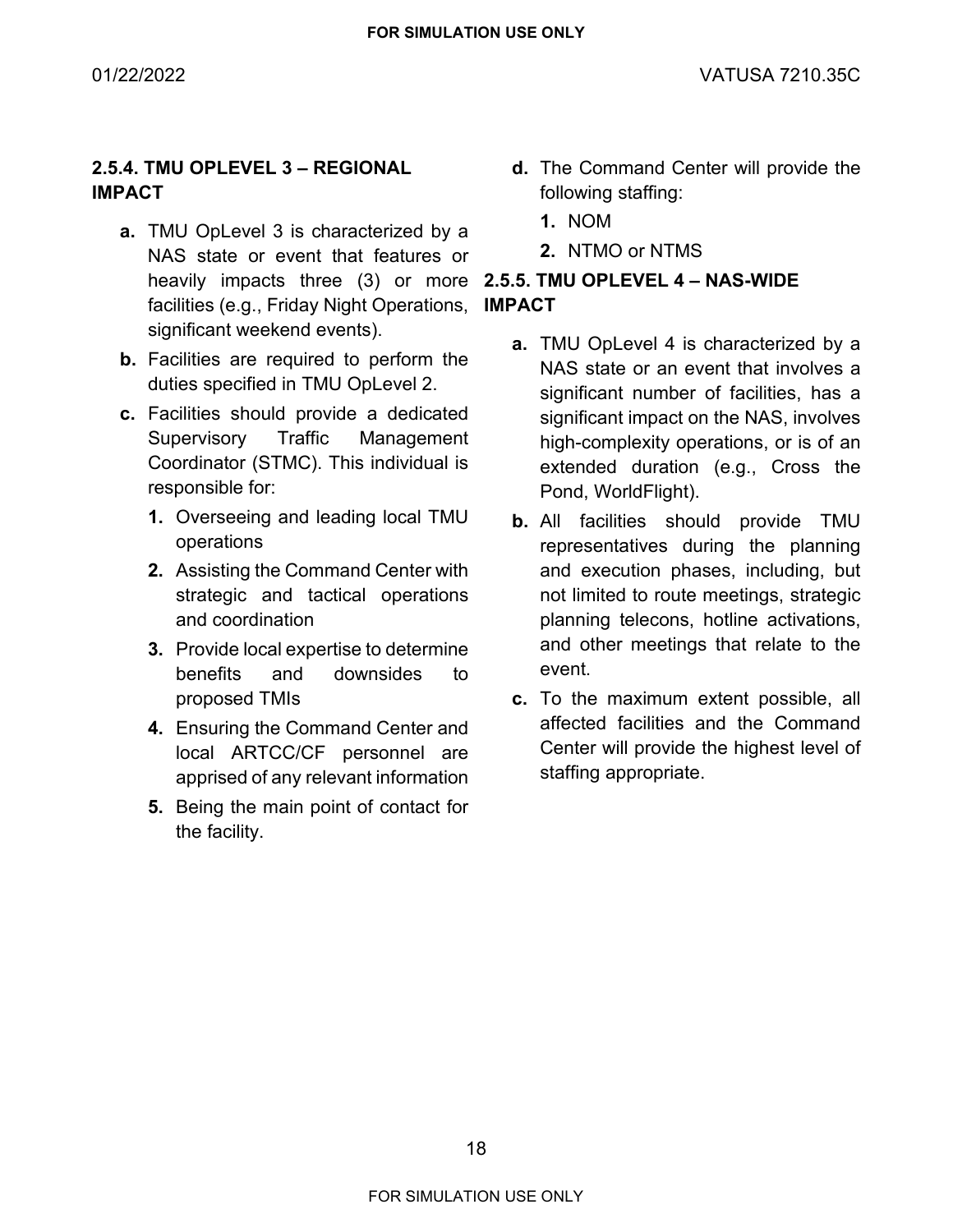# <span id="page-18-1"></span><span id="page-18-0"></span>**Chapter 3. Command Center Procedures Section 1. Traffic Management Initiatives**

### <span id="page-18-2"></span>**3.1.1. GENERAL**

- are techniques used to manage demand with capacity in the NAS.
	- **1.** Properly coordinated and implemented TMIs are an important tool in the air traffic system. These initiatives contribute to the safe and orderly movement of air traffic.
	- **2.** Any TMI creates impact on users. It is imperative to consider this impact and implement only those initiatives necessary to support system integrity.
- **b.** Dynamic TMIs are those imposed on an as-needed basis to manage fluctuations in traffic demands.

### <span id="page-18-3"></span>**3.1.2. BACKGROUND**

Some TMIs may also be considered "control instructions" or procedures; the difference is determined by the magnitude of the event, the coordination process, and the length of time it is implemented. TMIs may also be referred to as "restrictions", especially in conjunction with miles-in-trail.

### <span id="page-18-4"></span>**3.1.3. POLICY**

**a.** Traffic Management Initiatives (TMIs) To maintain the integrity of the air traffic system, facility TMU personnel must employ the least restrictive methods available to minimize delays.

### <span id="page-18-5"></span>**3.1.4. TYPES OF TMI**

- **a.** Altitude
	- **1.** Utilized to segregate different flows of traffic, or to distribute the number of aircraft requesting access to a specified geographical region.
	- **2.** Also known as:
		- **(a)** Tunneling indicates traffic will be descended prior to the normal descent point at the arrival airport to remain clear of an impacted airspace.
		- **(b)** Capping indicates aircraft will be cleared to an altitude lower than their requested altitude until clear of a particular impacted airspace. Capping may apply to the initial segment or all segments of a flight.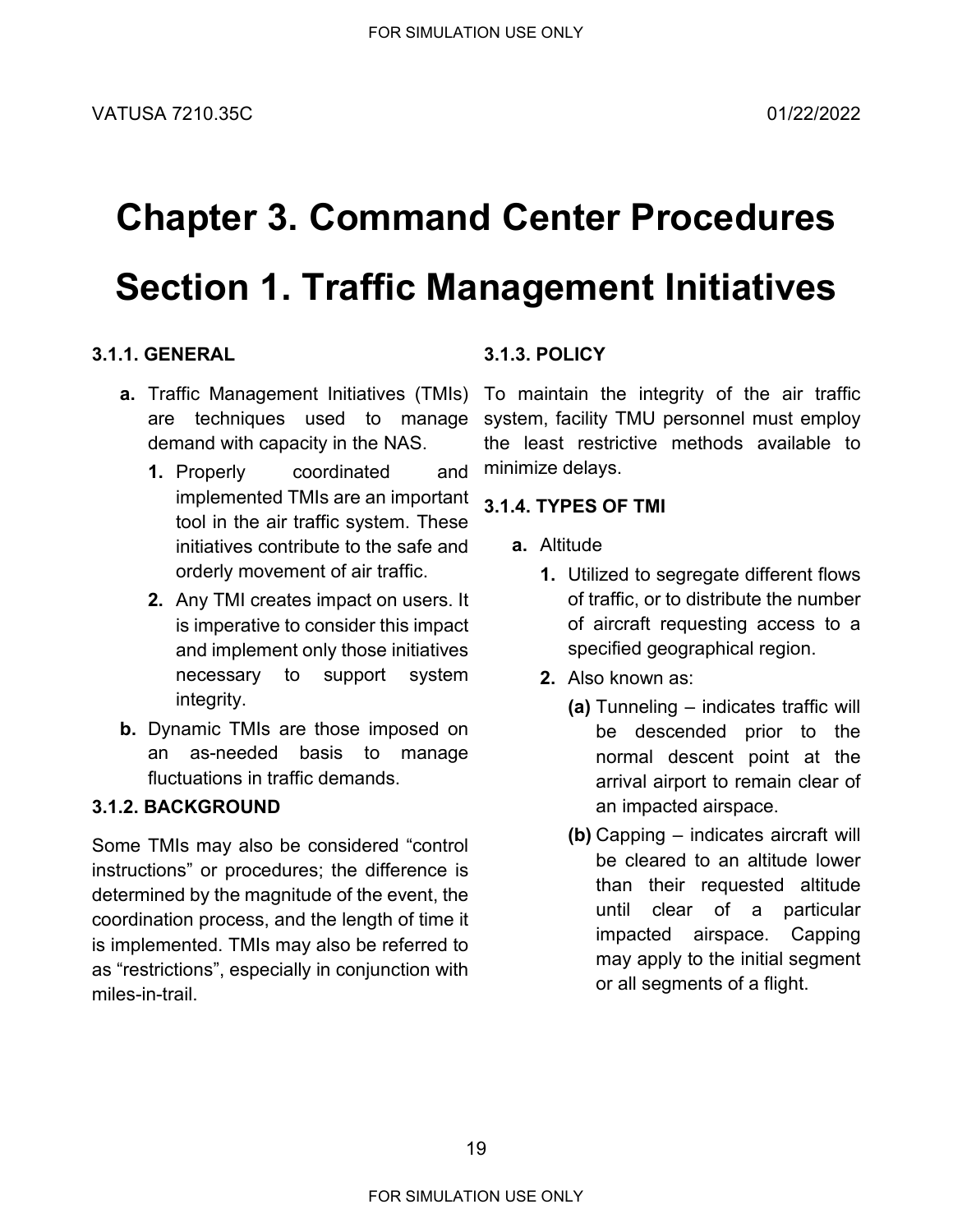- **b.** Miles-in-trail (MIT) the number of miles required between aircraft that meet specific criteria. The criteria may be separation, airport, fix, altitude, sector, or route specific. MIT are used to apportion traffic into manageable flows, as well as provide space for additional traffic (merging or departing) to enter the flow of traffic.
- **c.** Minutes−in−trail (MINIT) the number of minutes required between successive aircraft. It is normally used in a non−radar environment, or when transitioning to a non−radar environment, or additional spacing is required due to aircraft deviating around weather.
- **d.** Fix balancing. Assign an aircraft a fix other than in the filed flight plan in the arrival or departure phase of flight to equitably distribute demand.
- **e.** Sequencing Programs. These programs are designed to achieve a specified interval between aircraft; they may be software generated or determined by TM personnel. Different types of programs accommodate different phases of flight.
	- **1.** Departure Sequencing Program (DSP) − Assigns a departure time to achieve a constant flow of traffic over a common point. Normally, this involves departures from multiple airports.
- **2.** En route Sequencing Program (ESP) – departure time assigned to aircraft to facilitate integration in the en route stream.
- **3.** Arrival Sequencing Program (ASP) – fix crossing times assigned to aircraft destined to the same airport.
- **4.** Time-Based Metering (TBM) ATC personnel meet a scheduled time at which airborne aircraft should cross a metering point or arc.
- **f.** Reroutes:
	- **1.** Reroutes are ATC routings other than filed flight plans. They are issued to:
		- **(a)** Ensure aircraft operate with the flow of traffic.
		- **(b)** Avoid congested airspace.
		- **(c)** Avoid areas of known weather or where aircraft are deviating or refusing to fly.
- **g.** Ground Delay Programs (GDP)
- **h.** Airspace Flow Programs (AFP)
- **i.** Ground Stops (GS)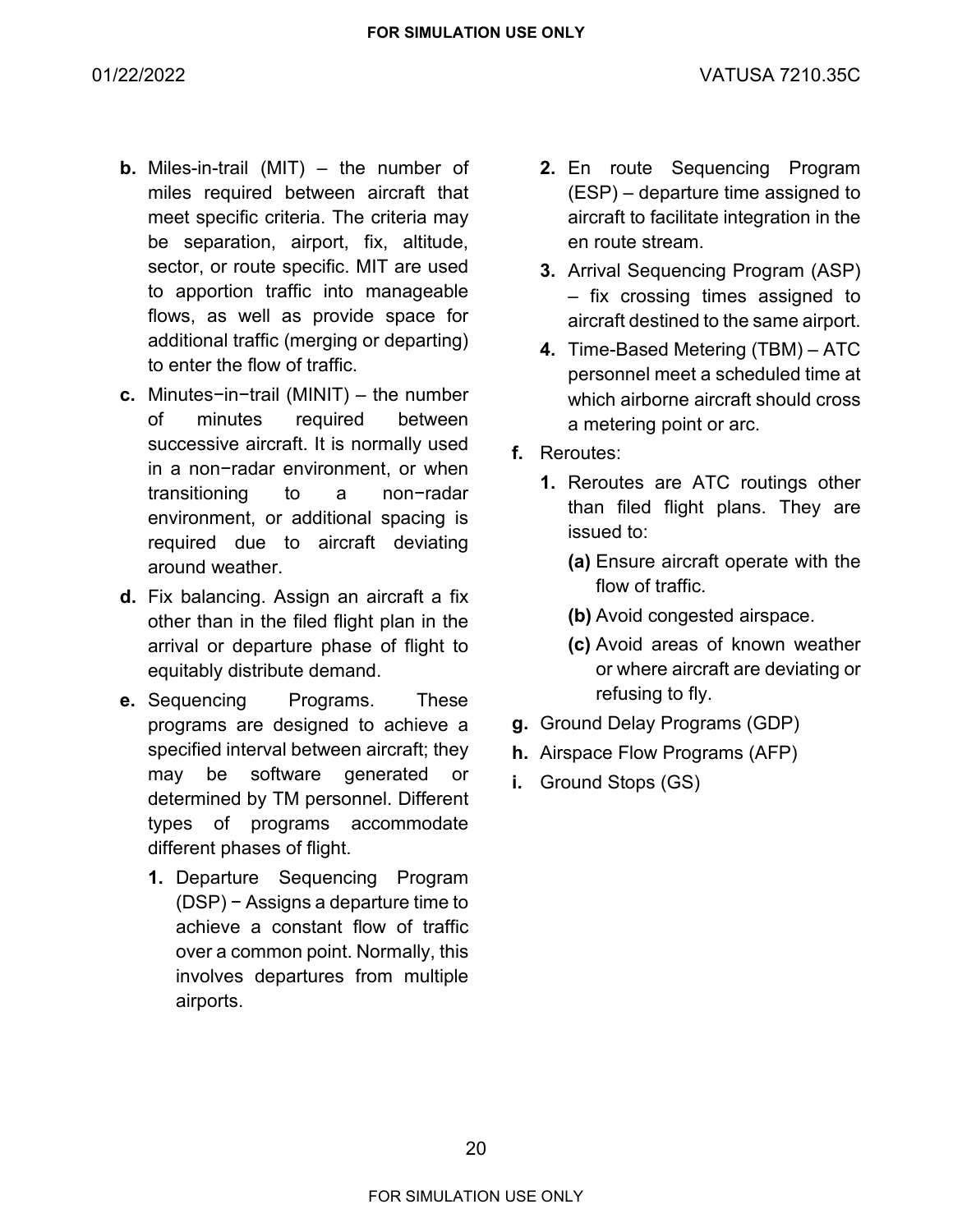### <span id="page-20-0"></span>**3.1.5. TMI DATA**

The efficiency of the NAS is enhanced when all participants have access to the same data. Utilization of shared technology is highly encouraged to enhance the coordination process.

### <span id="page-20-1"></span>**3.1.6. PROCESSING TMI**

- **a.** Facilities must identify the need for TMI, explore alternatives, and prepare for a justification.
- **b.** Requesting facilities must be prepared to discuss proposed TMIs at the request of the Command Center and/or providing facilities prior to implementation.
- **c.** Facility TMUs must continuously monitor and evaluate TMIs, making adjustments as necessary, including cancellation.
- **d.** Facilities should prepare for and regularly conduct post-event analysis and review, documenting feedback and lessons learned.

### <span id="page-20-2"></span>**3.1.7. TMI APPROVAL AUTHORITY**

- **a.** The Command Center is the approval authority for all en route and designated terminals' interfacility TMIs, except as identified in [2.4.4.](#page-14-2) TMIs that are expected to result in reportable delays must be coordinated through the Command Center.
- **b.** Facility TMUs are responsible for managing and approving internal TMIs, including those between underlying TRACONs/RAPCONs/Towers when implementation is not expected to incur reportable delays.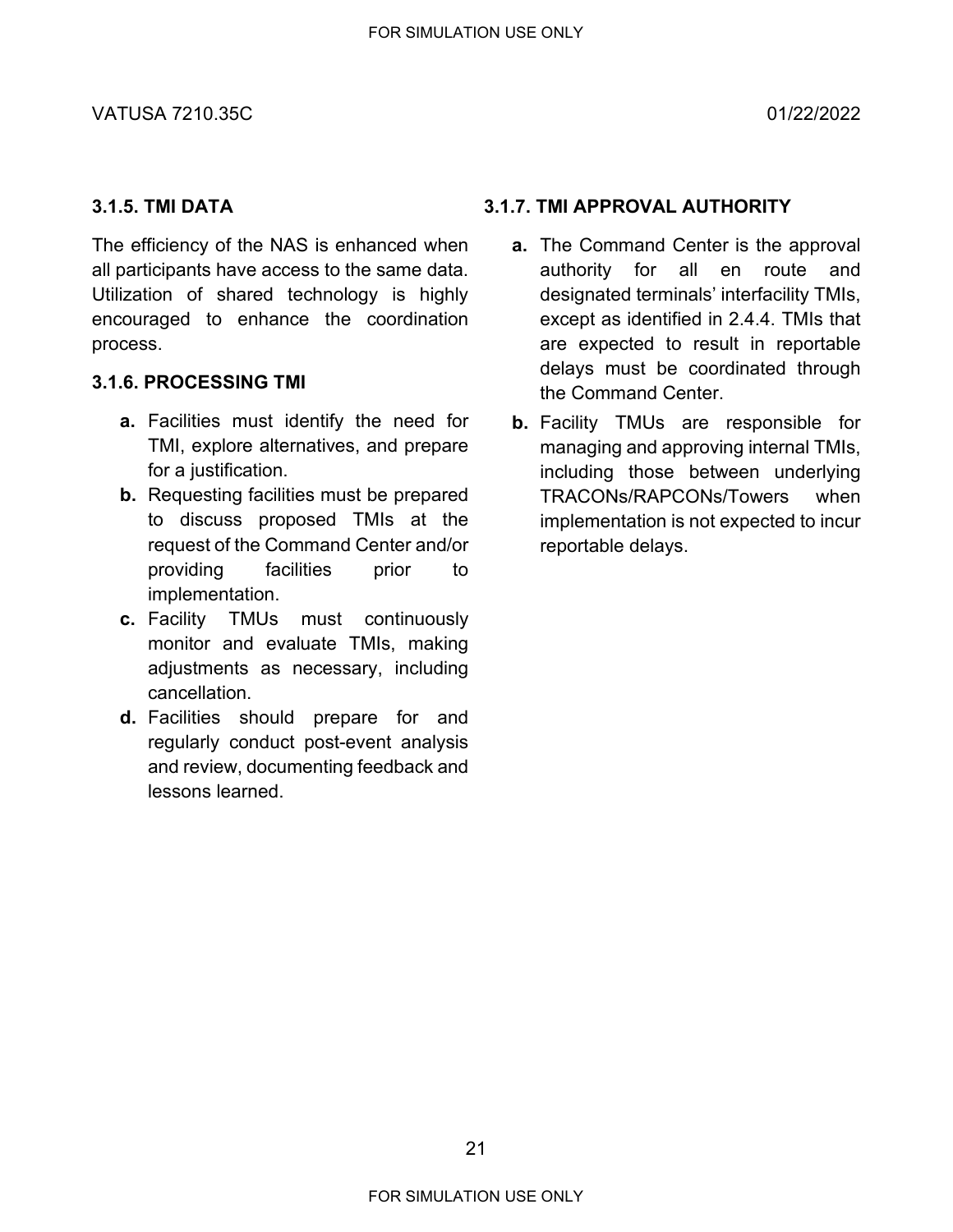### <span id="page-21-0"></span>**Section 2. Transgression Reporting**

### <span id="page-21-1"></span>**3.2.1. FACILITY MISSION**

The overall mission of each facility is to provide the best possible service to both users and other facilities. A team effort is needed to have a successful event for all parties.

### <span id="page-21-2"></span>**3.2.2. TRANSGRESSION REPORTING**

- **a.** When transgressions are observed, they should be reported to the Command Center using the [Transgression Reporting Form.](https://bit.ly/vATCSCC_Transgression_Reporting_Form)
- **b.** Transgression reporting can be accomplished by any TMU personnel, but not any controller. Controllers shall forward any transgression occurrences to their TMU to be officially reported.
- **c.** Generally, transgressions that severely impact event operations should be reported, including but not limited to
	- **1.** Multiple significant occurrences of requested restrictions (e.g., MIT, MINIT) not being met.
	- **2.** Unreasonable and unachievable restrictions requests.
	- **3.** Major Letter of Agreement (LOA) or Standard Operating Procedure (SOP) violations.
- **d.** Good judgment must be applied when considering whether to officially report transgressions to the facility TMU or Command Center.
- **e.** Facilities should provide all supporting evidence when reporting a transgression report.
- **f.** To the extent reasonable, internal transgressions should not be elevated or forwarded to the Command Center.
- **g.** Only authorized Command Center staff and VATUSA staff can view submitted transgressions.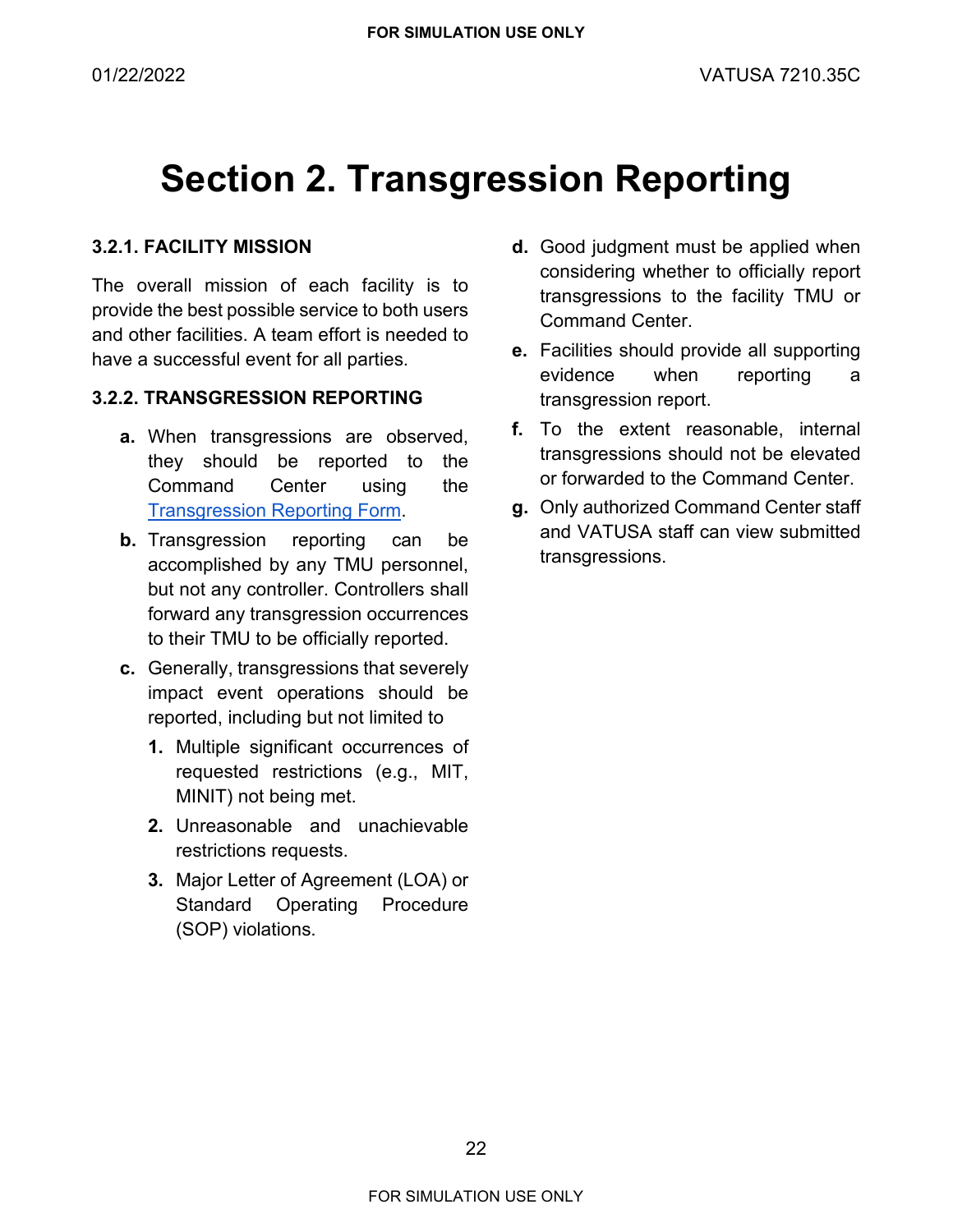### <span id="page-22-0"></span>**3.2.3. COMMAND CENTER ACTIONS**

- **a.** The Command Center will apply due diligence to all received transgression reports and will be responsible for the protection of the information included in the submissions.
- **b.** The Command Center will use all available resources when determining if a transgression occurred.
- **c.** Upon completion of the review, the Command Center shall submit its report to the appropriate Regional Manager, the Air Traffic Managers, and any other applicable staff members.

### *NOTE-*

*The Command Center does not determine any action against any controller or facility rather, the Command Center merely determines the facts and suggests possible solutions.*

### <span id="page-22-1"></span>**3.2.4. TRAINING-RELATED TRANSGRESSIONS**

- **a.** When VATSIM controller policy or other training-related transgressions are identified by the Command Center, the Command Center will forward relevant information to the VATUSA Training Manager (VATUSA3), the appropriate RM, and the appropriate facility Training Administrators (TA) for review.
- **b.** Upon receipt of the transgression from the Command Center, VATUSA3 is responsible for any actions taken to resolve the transgression.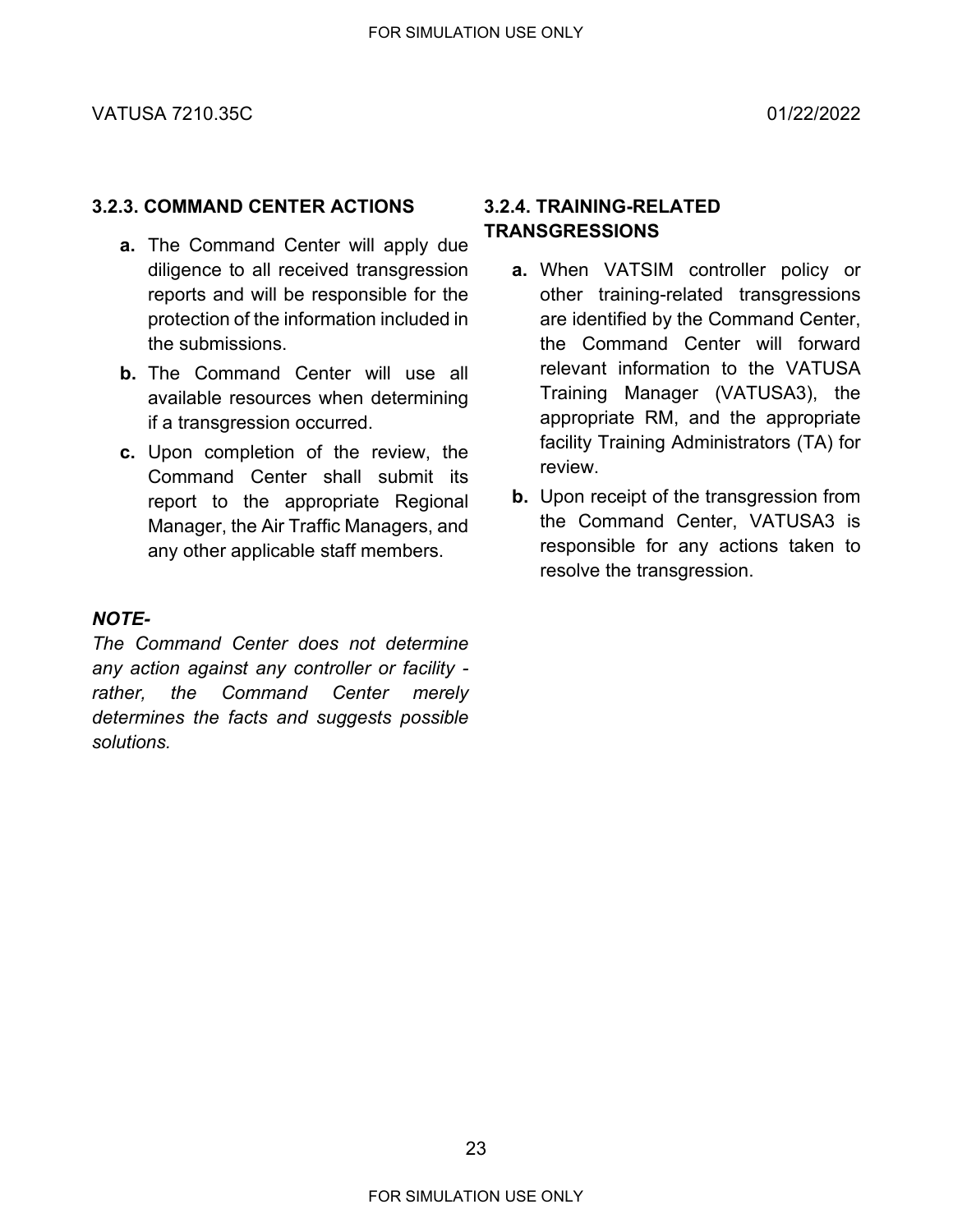### **Section 3. PERTI**

### <span id="page-23-1"></span><span id="page-23-0"></span>**3.3.1. GENERAL**

The Command Center revolves around a collaborative decision making (CDM) process called PERTI (Plan, Execute, Review, Train, Improve). Active participation in this program enables the Command Center to constantly evolve to meet the changing demands of VATSIM.

### <span id="page-23-2"></span>**3.3.2. PLAN**

- **a.** The ability of the Command Center to provide traffic management services to facilities is bounded by the extent to which it can predict and strategize to address future impact. Data-driven analysis of traffic data and historical event data is the most rigorous method by which strategic planning is achieved.
- **b.** The Command Center will utilize all available dataset to construct, implement, and adjust the Strategic Plan. This data includes, but is not limited to, prior event replays, internal reports, and publicly available web pages.
- **c.** The Command Center will ensure that all participating facilities are included in the planning process and informed of the determined goals. Goals should be specific and verifiable - arbitrary goals are not measures of performance.
- **d.** The Strategic Plan should be constructed and coordinated as far out in the future of the event as necessary and should be re-evaluated when significant changes or developments occur.
- **e.** The strategic plan should be finalized no later than twenty-four (24) hours prior to the start of the event. Within 24 hours of the event, the Strategic Plan becomes the Operational Plan.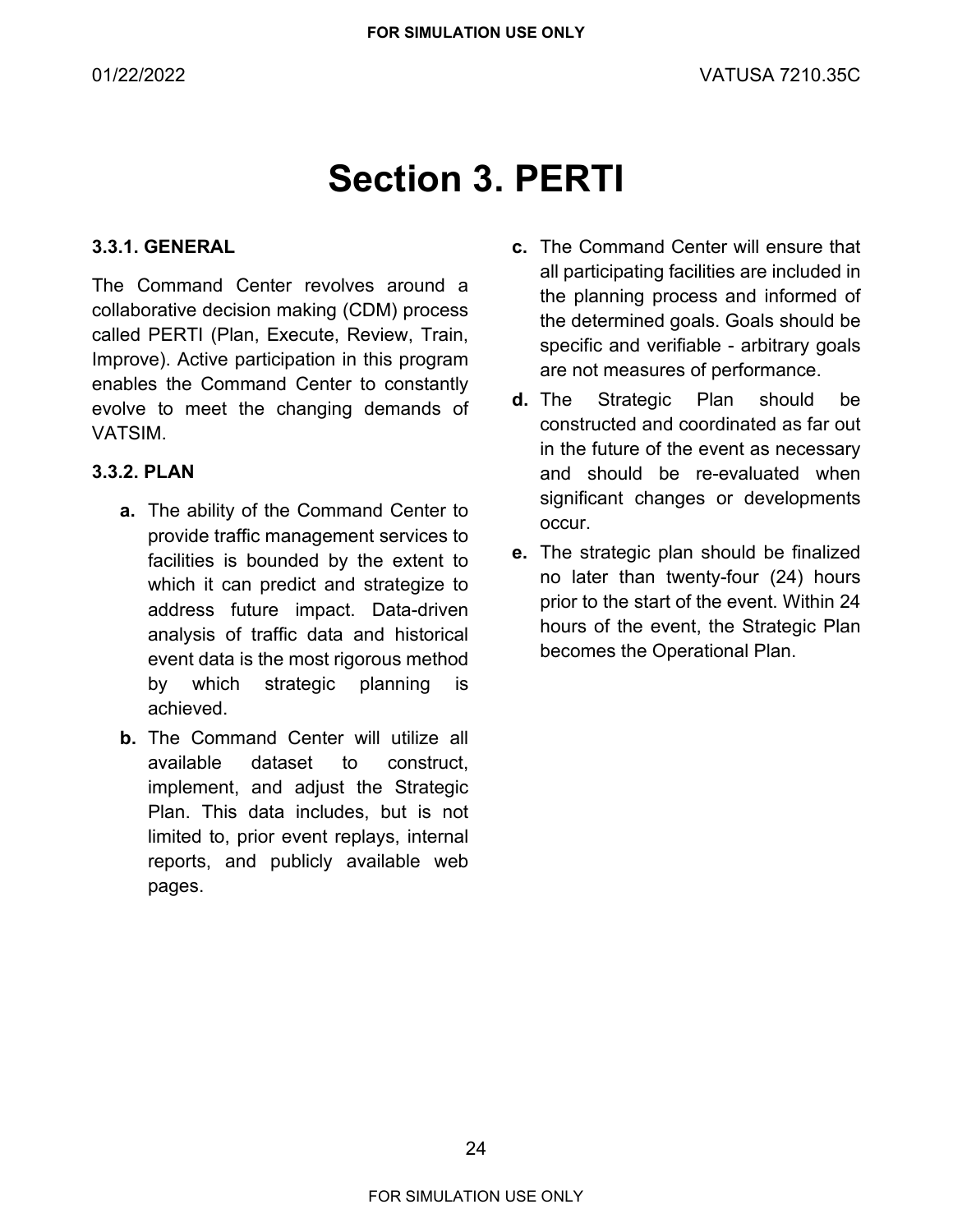#### VATUSA 7210.35C 01/22/2022

#### <span id="page-24-0"></span>**3.3.3. EXECUTE**

- **a.** The strategic planning portion lays the groundwork for a baseline strategy to execute the operational plan. The operational (day-of) goals must be periodically re-evaluated and tactical (real-time) adjustments should be made due to changes in constraints.
- **b.** The Command Center is responsible for operationalizing the strategic plan with the participating facilities. Facilities should communicate their concerns and help provide tactical adjustment to recommendations.

### <span id="page-24-1"></span>**3.3.4. REVIEW**

**a.** Self-assessment is undertaken by the Command Center upon completion of the event. This process includes assessing the operational goals, data into an understandable and actionable format.

- **b.** A Traffic Management Review (TMR) will be publicly provided by the Command Center for all events requiring an operating level of 3 or 4. TMRs may be requested by facility staff for any other events. TMRs consist of:
	- **1.** A general overview of the event.
	- **2.** The Strategic Plan, the Operational Plan, and factors influencing goals.
	- **3.** A data-informed analysis of the implementation, impact, effectiveness, and other characteristics of TMI used.
	- **4.** A summary of identified achievements and vulnerabilities.

### <span id="page-24-2"></span>**3.3.5. TRAIN AND IMPROVE**

analyzing data, measuring the extent to VATUSA. Traffic Management training will which anticipated goals and constraints utilize data taken from previous events in were verified, and consolidating the order to continually evolve and improve.The Command Center will use available information to provide knowledge for the further advancement of controller ability within